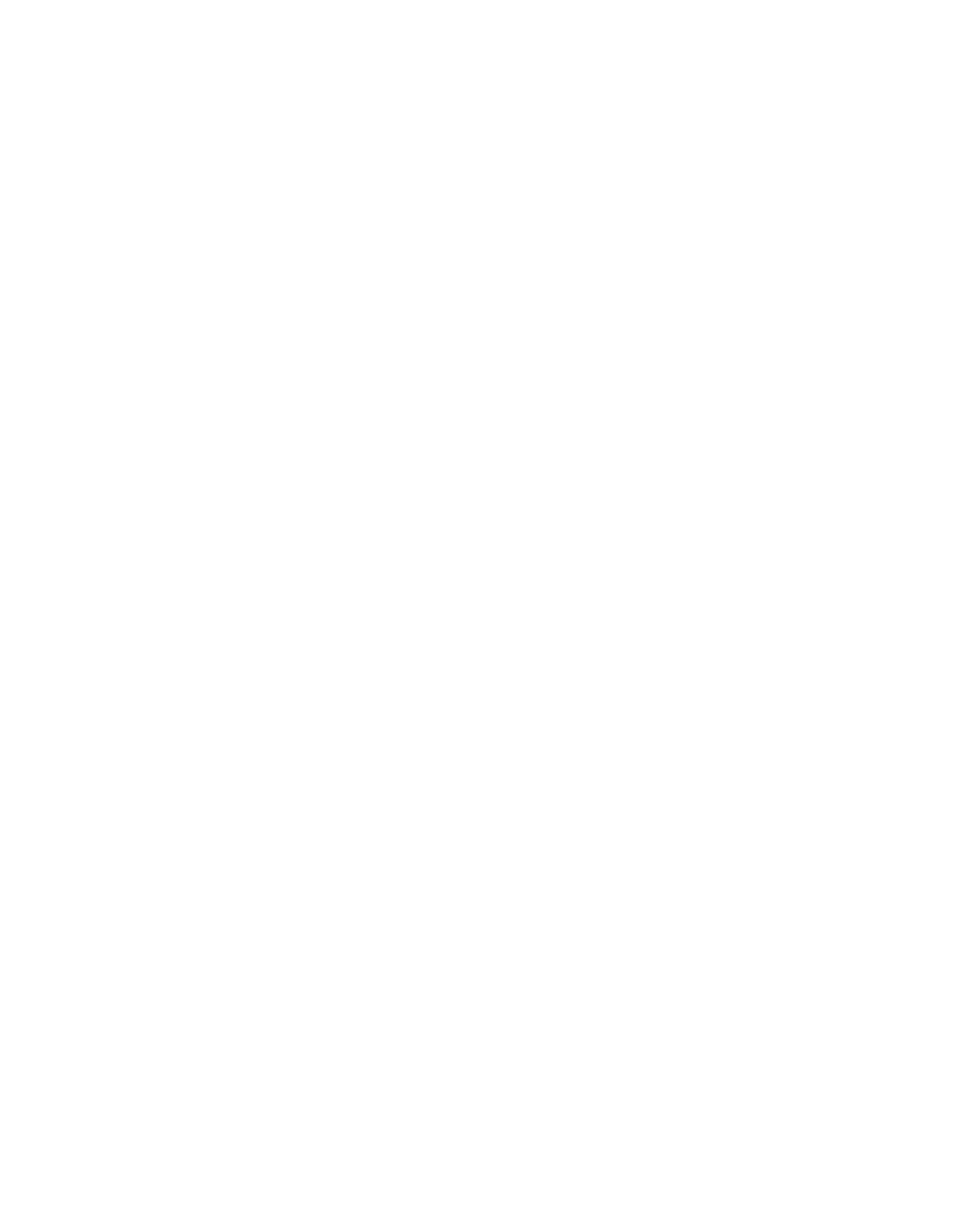*"The public interest is best served when architects, engineers, and related professional technical consultants are selected for projects through qualifications based selection (QBS) procedures. Basing selections on qualifications protects public safety, encourages creativity and flexibility, improves delivery of services, increases value, and minimizes the potential for disputes and litigation."*

*~ QBS Kentucky Coalition*

# **QBS Resource Manual.**

This publication is produced as a public service by the QBS Kentucky Coalition, which was chartered by the following organizations:



AMERICAN COUNCIL OF ENGINEERING COMPANIES

of Kentucky

**American Council of Engineering Companies of Kentucky** 160 Democrat Drive Frankfort, KY 40601 (502) 695-5680 www.kyengcenter.org



**American Institute of Architects of Kentucky** P.O. Box 911128 Lexington, KY 40591 (859) 223-8201 www.aia.org/kentucky



**Kentucky Society of Professional Engineers** 160 Democrat Drive Frankfort, KY 40601 (502) 695-5680 www.kyengcenter.org

A full list of QBS Kentucky Coalition members can be found at www.QBS-KY.org.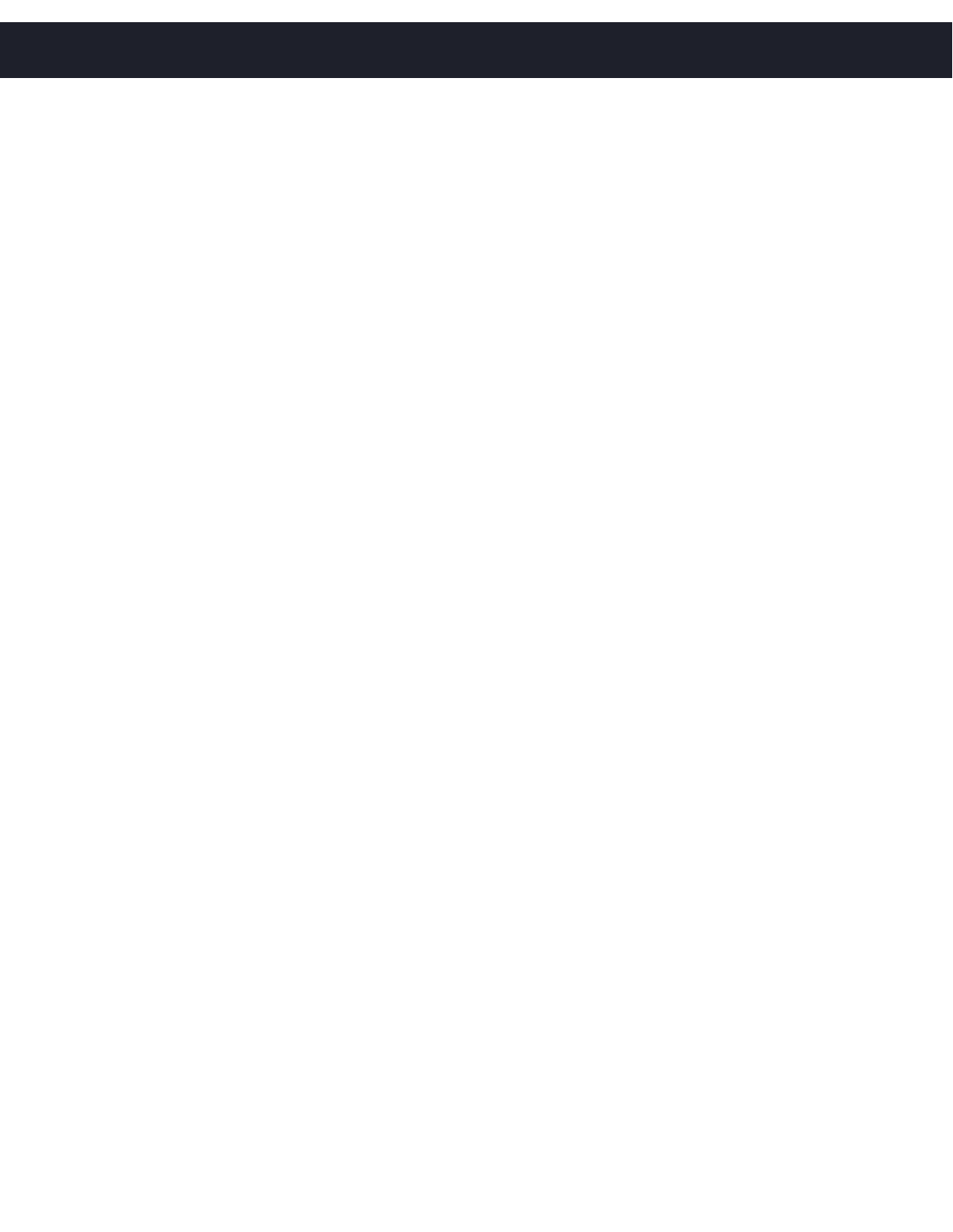# **TABLE OF CONTENTS**

| <b>QBS Documents</b>                                                     |  |
|--------------------------------------------------------------------------|--|
|                                                                          |  |
|                                                                          |  |
|                                                                          |  |
|                                                                          |  |
|                                                                          |  |
|                                                                          |  |
| Short-List Highest Qualified Architectural and Engineering (A/E) Firms28 |  |
|                                                                          |  |
|                                                                          |  |
|                                                                          |  |
|                                                                          |  |
|                                                                          |  |
|                                                                          |  |
|                                                                          |  |
|                                                                          |  |
|                                                                          |  |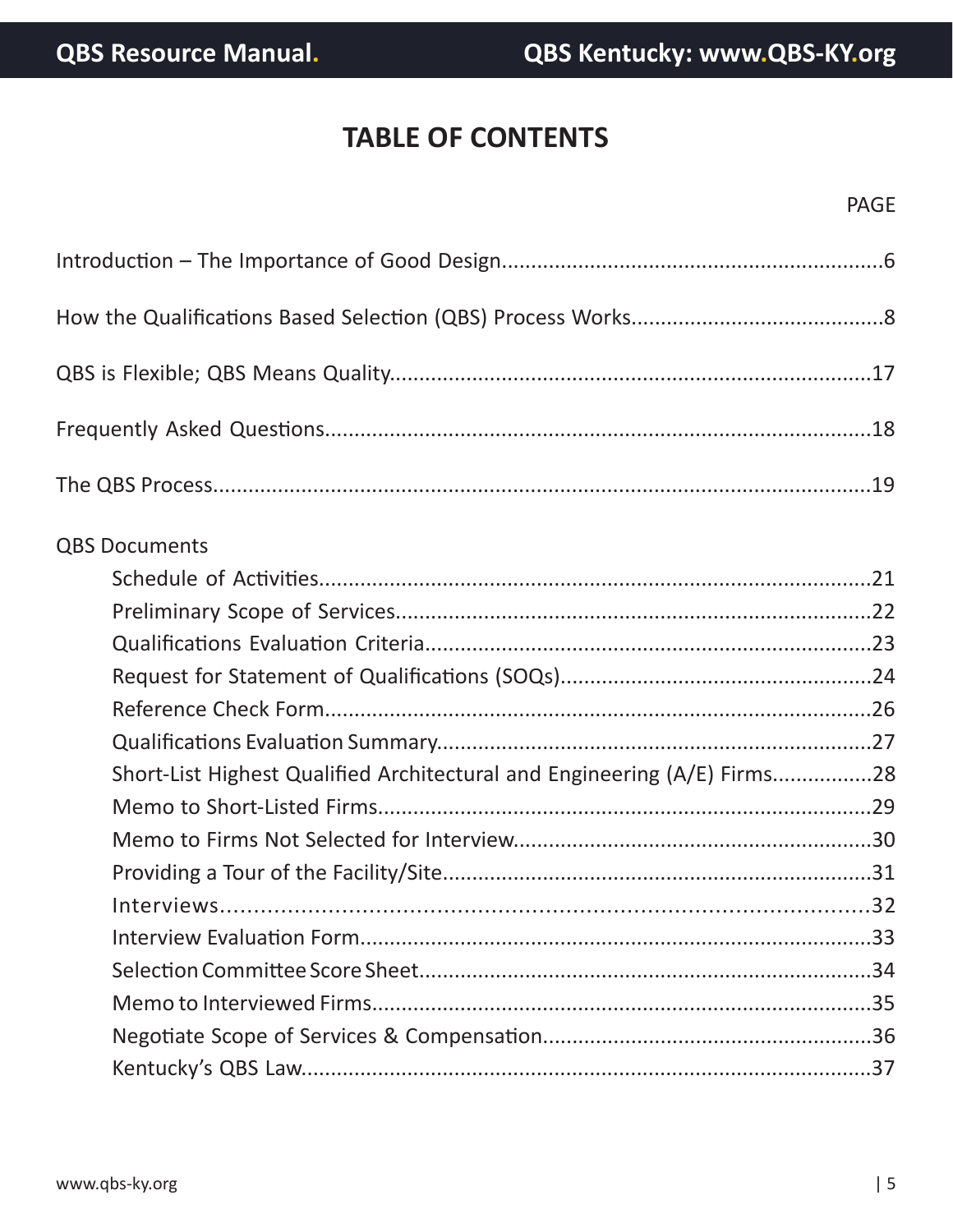# **INTRODUCTION – THE IMPORTANCE OF GOOD DESIGN**

The most important element of any construction project is its design. The quality of design is paramount in determining a project's "life-cycle cost" — the initial cost of construction, plus the long-term cost for operation and maintenance.

Design is one of the very first steps in the process of developing any facility, but it is the design that dictates everything that follows: the size and layout of the facility, the type of construction materials to be used; the capacity of mechanical and electrical systems; energy efficiency; and other factors. Not even the best contractor using the finest of materials can overcome the failings of a poor design.

Architectural and Engineering (A/E) services represent only a small percentage of the overall budget for any construction project  $-$  and a far smaller percentage of the overall life-cycle cost  $-$  so it makes sound financial sense to make sure your architect or engineer has the experience and expertise needed to deliver a high-quality design.

Qualifications Based Selection (QBS) is a process that enables the project owner to obtain the advice and service of a highly qualified architect or engineer at a fair and reasonable cost, an investment in quality that will result in substantial savings over the life of the project.

Federal agencies, most states and many local governments award architectural and engineering design contracts using a QBS process. In addition, the QBS process is endorsed by groups such as the American Public Works Association and the American Bar Association because this method provides the owner with the greatest assurance of obtaining a high-quality design and a successful project.

*This manual will explain, in detail, how to select and retain a consulting professional engineer or architect using the QBS process.*

Throughout this manual, the terms "owner" and "public authority" are used interchangeably to refer to public construction project owners. While the primary purpose of this manual is to assist cities, counties, school boards and other "public authorities," private construction owners can reap the same benefits from the use of QBS.

## **WHY USE QUALIFICATIONS BASED SELECTION?**

Construction of any physical facility is a complicated and highly technical process. Yet, at the outset of most construction projects, owners do not fully comprehend the complexities of the projects they envision and the wide range of design and construction services that will be required in order to transform their vision into reality.

The consulting engineer or architect takes the owner's general concepts and transforms them into technical documents — plans and specifications — that are used by the construction contractor to build the owner's facility.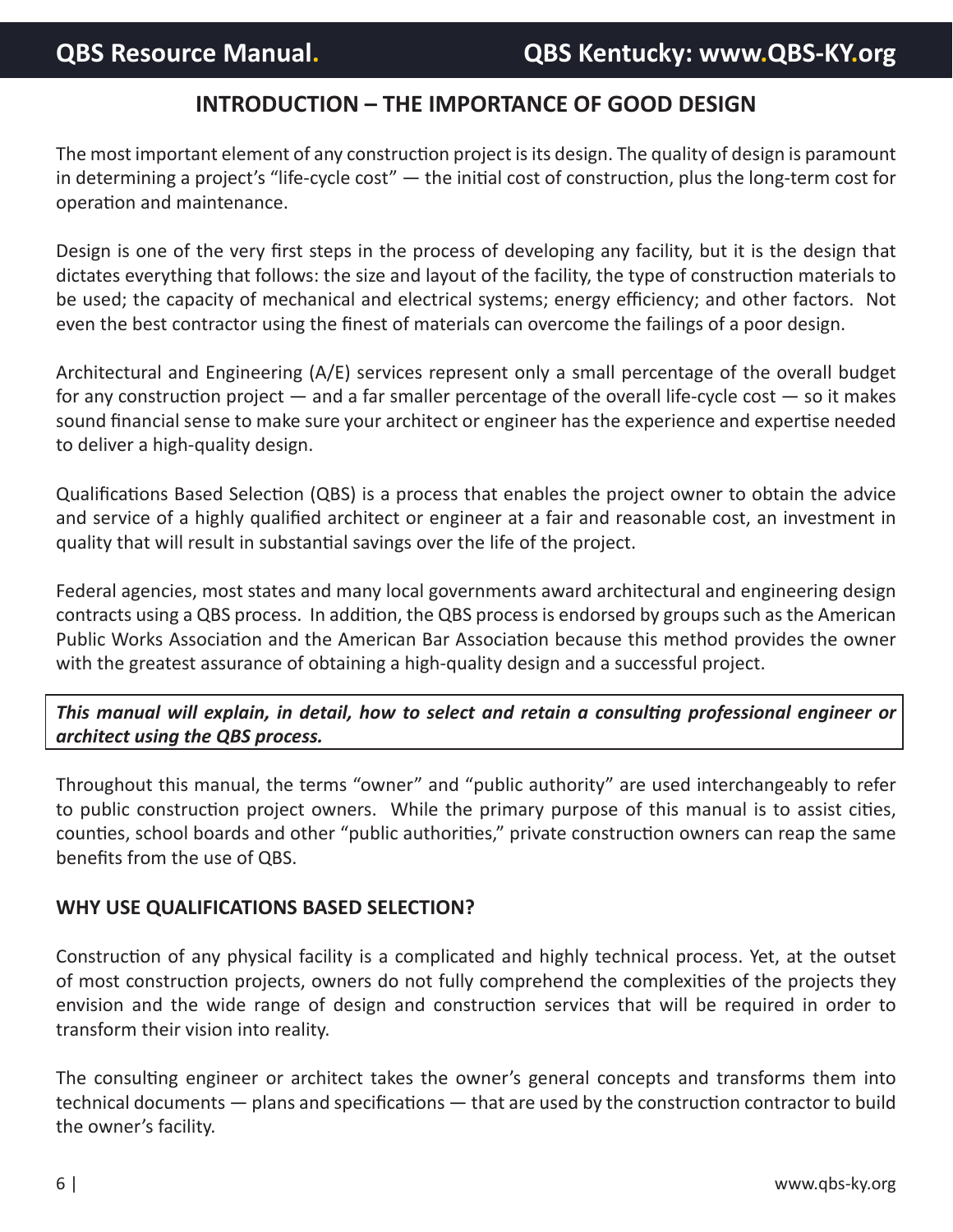In the construction process, the professional architect/engineer serves as the agent of the owner, representing the owner's interests in day-to-day dealings with contractors, suppliers, equipment manufacturers and others providing goods and services on the project. The architect/engineer is also the owner's "eyes and ears" on the construction site. Obviously, it is vital that the owner and architect/ engineer share a professional relationship characterized by trust, respect and effective communication.

Qualifications Based Selection fosters this type of relationship by bringing the owner and architect/ engineer together as a team, enabling them to define the project in detail and agree upon the services that will be required to make the project a reality. No wonder, then, that QBS is the most widely endorsed method for selecting a design professional.

Since 1972, all agencies of the federal government have been required to use the QBS procedure for selecting design professionals. In 1992, the Kentucky legislature passed its own law declaring it to be the policy of the Commonwealth to award a contract for architectural, engineering, or engineering-related services to the best firm, qualified to perform the work on a project, on the basis of demonstrated competence and qualification for the type of professional services required and at fair and reasonable prices. See page 37 for additional details contained in Kentucky's Model Procurement Code, KRS Chapter 45A.

The **American Bar Association** recommends the use of Qualifications Based Selection by state and local governments, saying:

*"The principal reasons supporting this selection procedure for architect, engineer and land surveying services are the lack of a definitive scope of work for such services at the time the selection is made and the importance of selecting the best qualified firm. In general, the architect, engineer or land surveyor is engaged to represent the (state's) interest and is, therefore, in a different relationship with the (state) from that normally existing in a buyer-seller situation. For these reasons, the qualifications, competence, and availability of the most qualified architect, engineer or land surveyor firms are considered initially, and price negotiated later."*

The **American Public Works Association**, agrees, saying:

*"Competitive bidding for engineering and architectural services is not in the best public interest because it may lead to the employment of the least qualified rather than the best qualified, as should be the objective. The sole objective of bidding is low cost. Only when the services or a product can be described in exact detail, where all parties can bid on the same basis for comparison, should bidding be considered. Professional services in engineering, law, architecture, and medicine — to name a few – are not recognized as being amenable to detailed specifications."*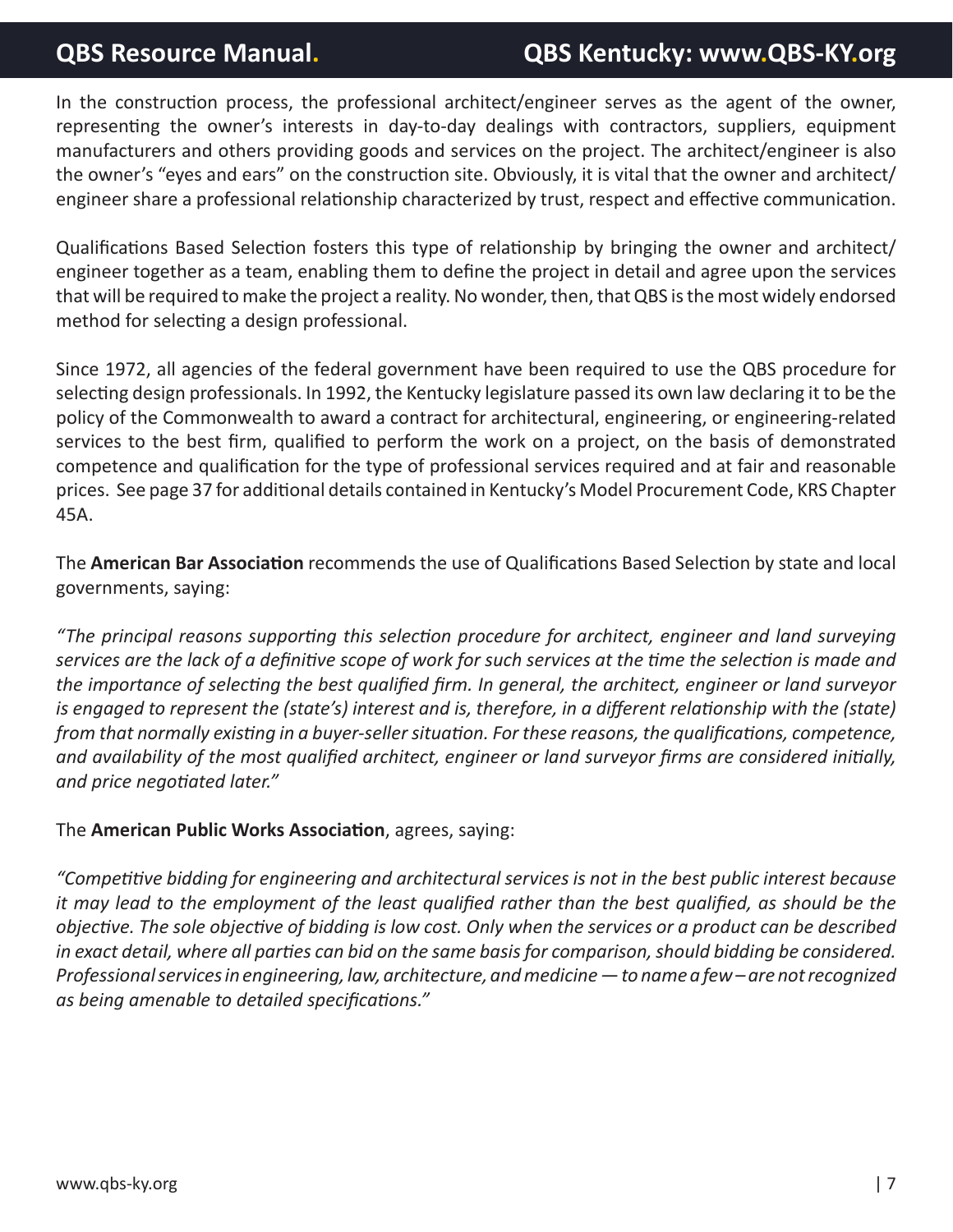# **HOW QUALIFICATIONS BASED SELECTION WORKS**

The QBS process involves three distinct phases:

#### **Phase I — Selection of the Most Qualified Architect/Engineer**

The project owner prepares a basic description of the project to be built or the problem to be solved, then invites architectural/engineering firms to submit statements of qualifications for review and consideration. Interested firms are rated objectively on the basis of their qualifications and ultimately, the most qualified firm is identified and offered the opportunity to enter contract negotiations.

#### **Phase II — Defining the Scope of Service**

The selected architectural/engineering firm meets with the owner to discuss the proposed project in detail. These discussions enable the architect/engineer to write a detailed scope of service, a document that specifies exactly the various tasks they will perform on behalf of the owner.

#### **Phase III — Fee and Contract Negotiation**

Once the scope of services is agreed upon, the architect/engineer develops a fee proposal for the owner's consideration. If the fee proposal is agreeable, the two parties enter into a contract. If the fee proposal is not acceptable, the two parties agree on revisions to the scope of work and budget, then enter into a contract for the project. If agreement is not reached, the owner should terminate discussions and begin negotiations with the next most qualified architectural/engineering firm.

The following pages describe each of these phases in detail.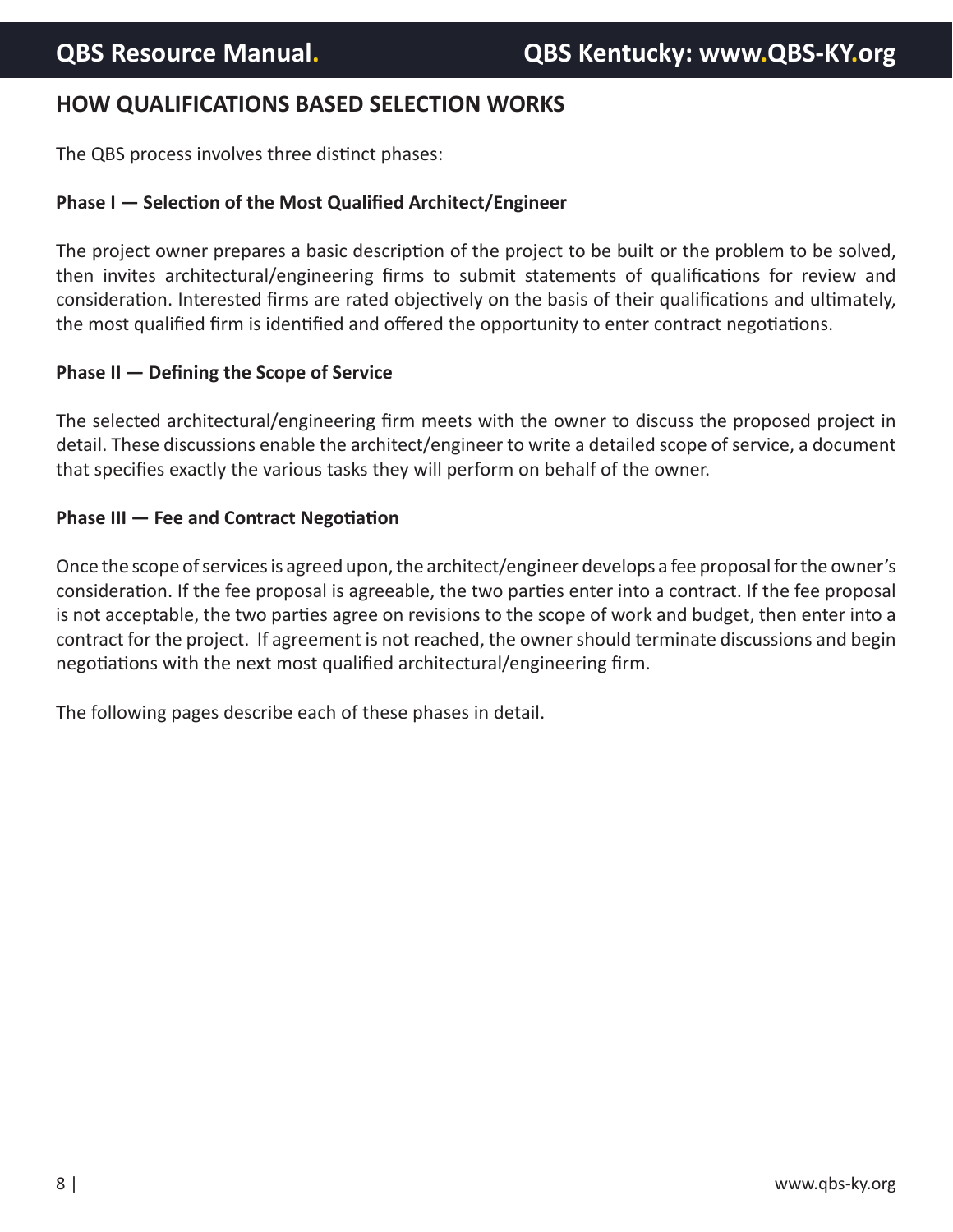# **PHASE I — SELECTION OF THE MOST QUALIFIED ARCHITECT/ENGINEER**

## **STEP 1: PREPARE A PRELIMINARY PROJECT DESCRIPTION**

To begin the selection process, prepare a brief written description of the project. This helps interested architectural/engineering firms decide whether they are capable and qualified to perform the services needed. When the preliminary project description is properly written and communicated, it saves time, money, and effort for both the owner and the interested firms.

The preliminary project description should include:

- The project name or identification and planned location.
- Project details, including intended size, function, capacity, and other general requirements. Is the project a renovation, replacement or modernization? Will it involve demolition, additions, new construction, or energy or land use studies?
- Project budget and anticipated funding sources.
- Anticipated project schedule, including completion of design work, beginning of construction, and planned project completion date.
- Unique requirements or restrictions such as zoning or environmental problems.
- Specific services to be provided by the architect/engineer, such as feasibility studies, program development, design, construction observation or management, budget development.
- Other specific/required disciplines, as necessary.

## **STEP 2: INVITE SUBMISSION OF QUALIFICATION STATEMENTS**

Once the preliminary description of the project has been prepared, interested and qualified architectural/ engineering firms should be invited to submit statements of their professional qualifications.

Adequate public notice should be provided when a public authority is about to contract for architectural or engineering services. The public authority may choose to publish the announcement on their website or portal, in a local newspaper or regularly issued municipal bulletin, by sending the announcement to professional organizations for wider distribution, or mail the announcement directly to a preselected group of firms.

No matter which form of announcement the public authority chooses, documentation of the announcement should be kept on file at least until project completion.

The contract announcement/request for statement of qualifications should include: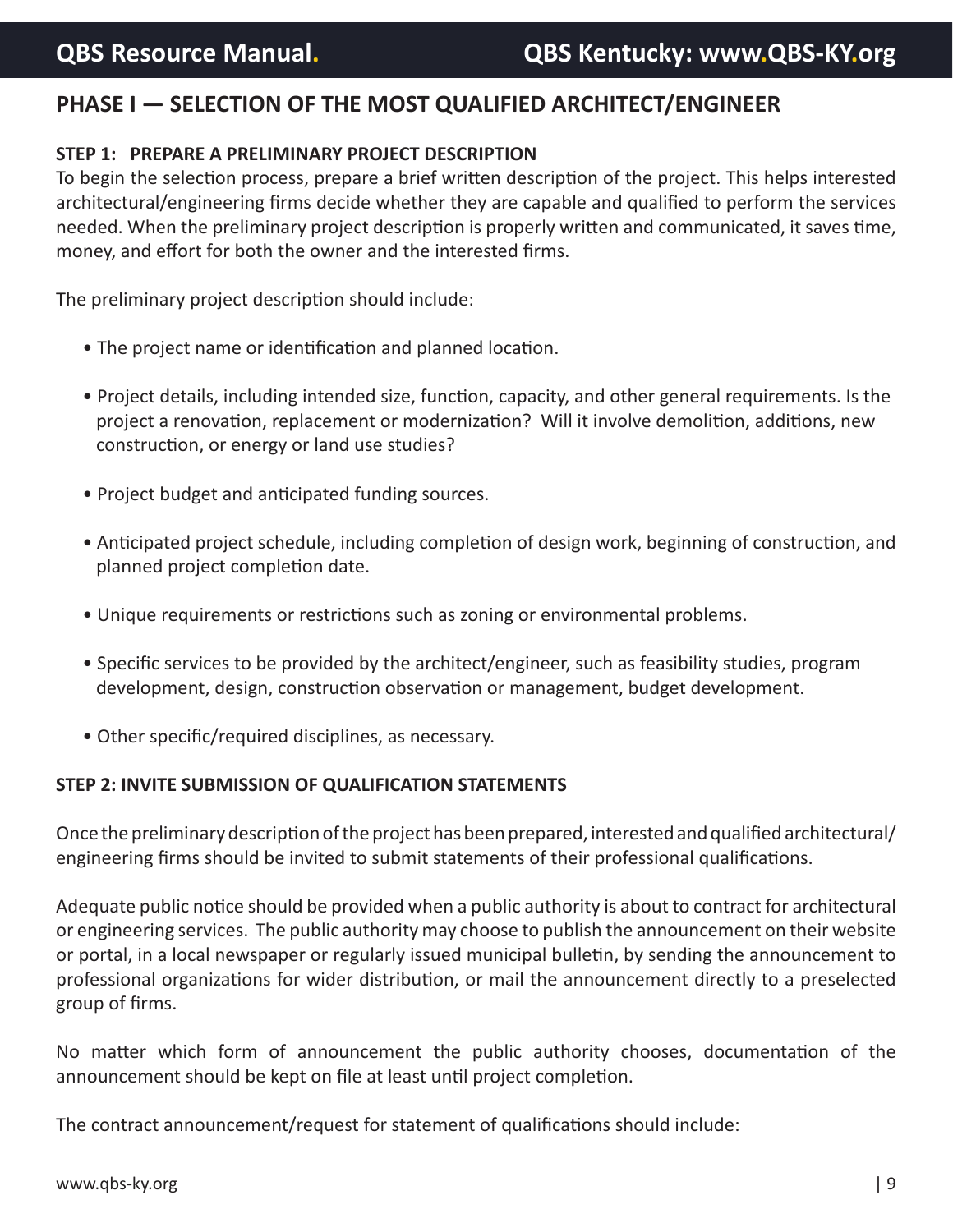- The preliminary project description.
- The project owner's name and the name, address and phone number of the project contact person. It's important that all firms have access to the same project information. Having a single point of contact designated by the project owner will ensure that responding firms receive the same, consistent information.
- A list of information each firm should include in its statement of qualifications, such as the names of firm owners, number of years in business, the types of services offered, background on key technical personnel, similar projects designed by the firm, projects underway, etc.
- The deadline for submitting statements of qualifications.

See page 24 for a Request for Statement of Qualifications (commonly referred to as "SOQ") sample form.

## **STEP 3: EVALUATE STATEMENTS OF QUALIFICATIONS**

When the deadline for submission of statements of qualifications has passed, the owner should then evaluate the qualifications of those firms that submitted statements and narrow the field of interested firms to a "short list" of three to five firms.

Each firm that submitted a statement of qualifications should be evaluated on the basis of its experience on similar projects, expertise of its key professional staff, its physical equipment and facilities, references, and other factors of importance to the owner.

This evaluation can be conducted by one individual or a committee appointed by the owner. The most important consideration is that the person or persons performing the evaluation are fair and competent and capable of making rational decisions.

A sample of a scoring sheet like that normally used in the evaluation of the statements of qualifications is provided on page 23.

Frequently, an owner will attach more importance to certain firm qualifications than others (for instance, experience on similar projects might be most important). This form can be tailored to meet those concerns simply by assigning a higher arithmetic weight to those factors that are of greatest significance to the owner.

Before meeting to perform the evaluations, the owner should check the references of each firm under consideration. This check should not be limited to the references supplied by the firms. A model form to aid in checking of references is included on page 26.

Based upon the evaluation of the statements of qualifications and reference checks, lesser-qualified firms can be disqualified, leaving a short-list of three to five firms for further consideration. For most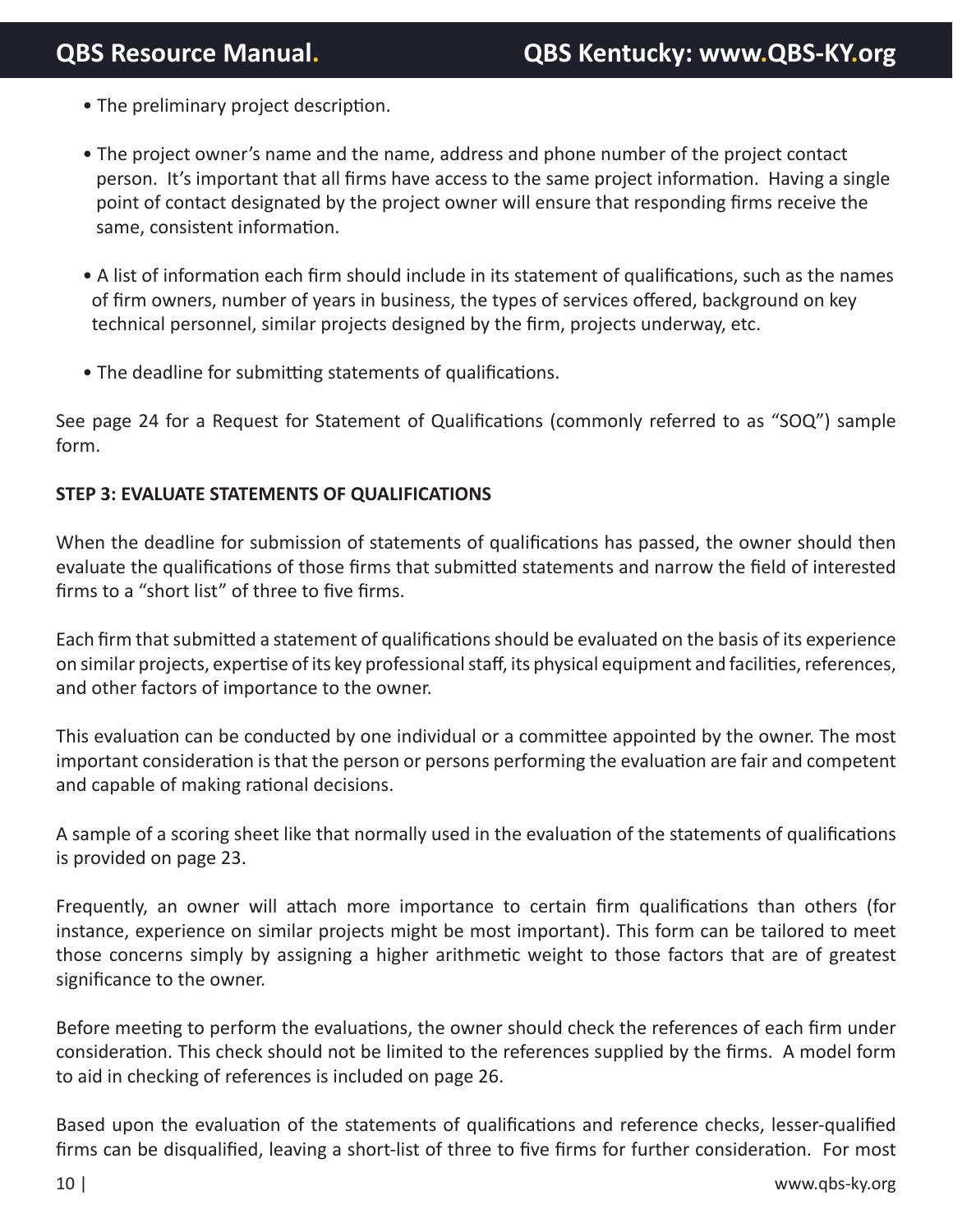projects it is recommended that three firms be short-listed. For a very large project, a short list of four or five firms may be desired.

The short-listed firms should be officially notified that they have been selected for further consideration. A model of a memorandum that informs the short-listed firms of their selection for further consideration is included on page 29. As a courtesy, the owner should also send a letter of thanks to those firms not selected for further consideration. See page 30 for a sample memo.

### **STEP 4: EVALUATE AND RANK THE SHORT-LISTED FIRMS**

Once the short-list of firms selected for further consideration is complete, the owner begins the final step in the selection process: evaluation and ranking of the short-listed firms. To accomplish the final selection, the owner should ask each of the three firms to submit a technical proposal for the project.

This proposal should describe in detail each firm's technical approach to the project; their plan for managing and performing the required work; the personnel they will assign to the project; their proposed work schedules; the office in which the work will be performed; and other project-specific information.

### **PRE-INTERVIEW TOURS OF PROJECT SITE**

Generally, it is to the benefit of the owner to allow the short-listed firms to tour the project site prior to the deadline for submission of technical proposals. Touring the site gives the firms the opportunity to obtain information about the proposed project that can help them prepare better proposals and aids them in preparing for interviews, should the owner elect to interview the firms.

Tours work best when a representative of the owner meets independently with representatives of each firm. On larger projects, a group tour for all short-listed firms may be more expeditious.

At this time, the owner should also make available to all of the short-listed firms any feasibility studies, surveys, or other preliminary information that could help the firms in the preparation of their technical proposals.

#### **INTERVIEWING SHORT-LISTED FIRMS**

Depending on the size and complexity of the project, the owner may want to interview representatives of the short-listed firms. These interviews should be conducted after technical proposals have been reviewed, but before the final ranking process.

By interviewing representatives of the short-listed firms, the owner has the opportunity to compare each firm's interpretation and understanding of the project and the various technical approaches that the firms have proposed to accomplish the project.

Interviews also give the owner an important insight into each firm's management style and communications abilities. For this reason, the owner should require that all short-listed firms send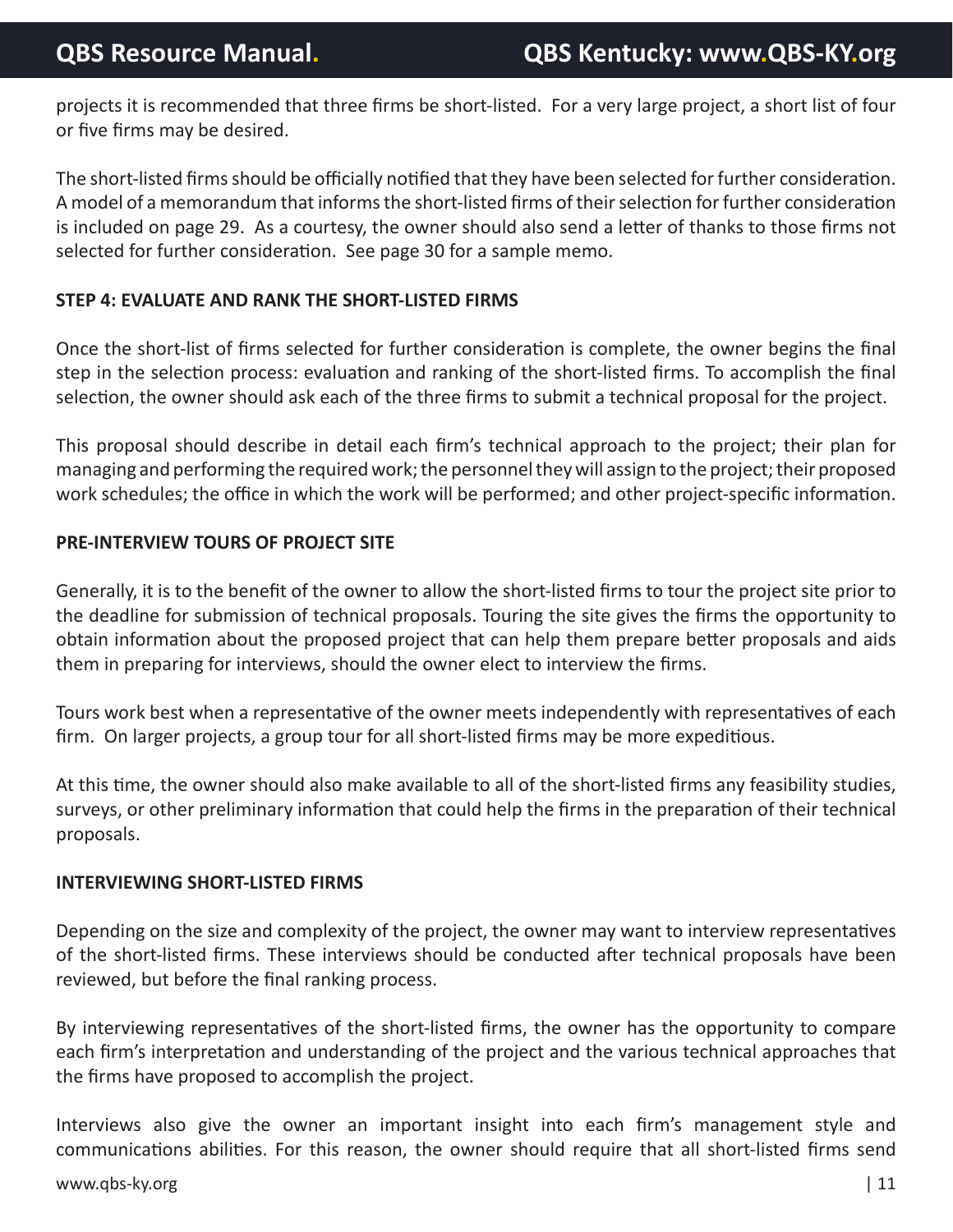managers or owners, as well as the key engineers and other professionals who will be responsible for the work, to these interviews.

The following are suggested guidelines for setting up and conducting the interviews:

- The physical setup for the interview should be comfortable, with good acoustics and sufficient room. A separate area should be provided for firms waiting to be interviewed. Equipment such as blackboards, flip charts, and audiovisual screens will be useful if available. Most firms will bring their own equipment to present their information. Since equipment setup time may cause some delays in the interviewing process, two rooms should be used if possible. While one firm is being interviewed in the first room, another firm can set up for its presentation in the second room, thereby facilitating the process and ensuring that important interview time is not spent connecting and checking equipment.
- Allow approximately 45 minutes for each interview and 15 minutes between interviews. This will allow ample time for representatives of the architectural/engineering firms to make their presentations and for you to ask questions. This should also allow sufficient time for selection committee members to discuss the presentations among themselves before beginning the next interview.
- Schedule all of the interviews on the same day. This enables the committee to compare all of the interviewed firms while information is fresh in their minds and ensures consistent interview scoring.
- Most interviews are held in a closed session. If ordinances or regulations require that the interviews be conducted publicly, the firms should be notified of this.
- While it is appropriate to question firms about how they would approach the design of a project, owners should not expect an actual design solution during the interview. Appropriate and responsive designs require considerably more interaction between the owner and the architect/ engineer than is possible during the interview. Design concepts and other design elements may be introduced to demonstrate the firms approach to the project; however, preconceived solutions require considerable time and energy to prepare and may inhibit the flexibility and creativity required for the best outcome.

## **THE FINAL RANKING PROCESS**

After technical proposals have been received and interviews have been conducted, each firm should be evaluated independently by the owner and/or each member of the selection committee in a timely manner. It is critical that this evaluation be as fair and impartial as possible, and for this reason it is helpful to rate each firm by using a standard form that lists the significant selection criteria.

A sample interview evaluation form is included on page 33. Again, this form should be tailored to reflect the owner's priorities in terms of which criteria are most important.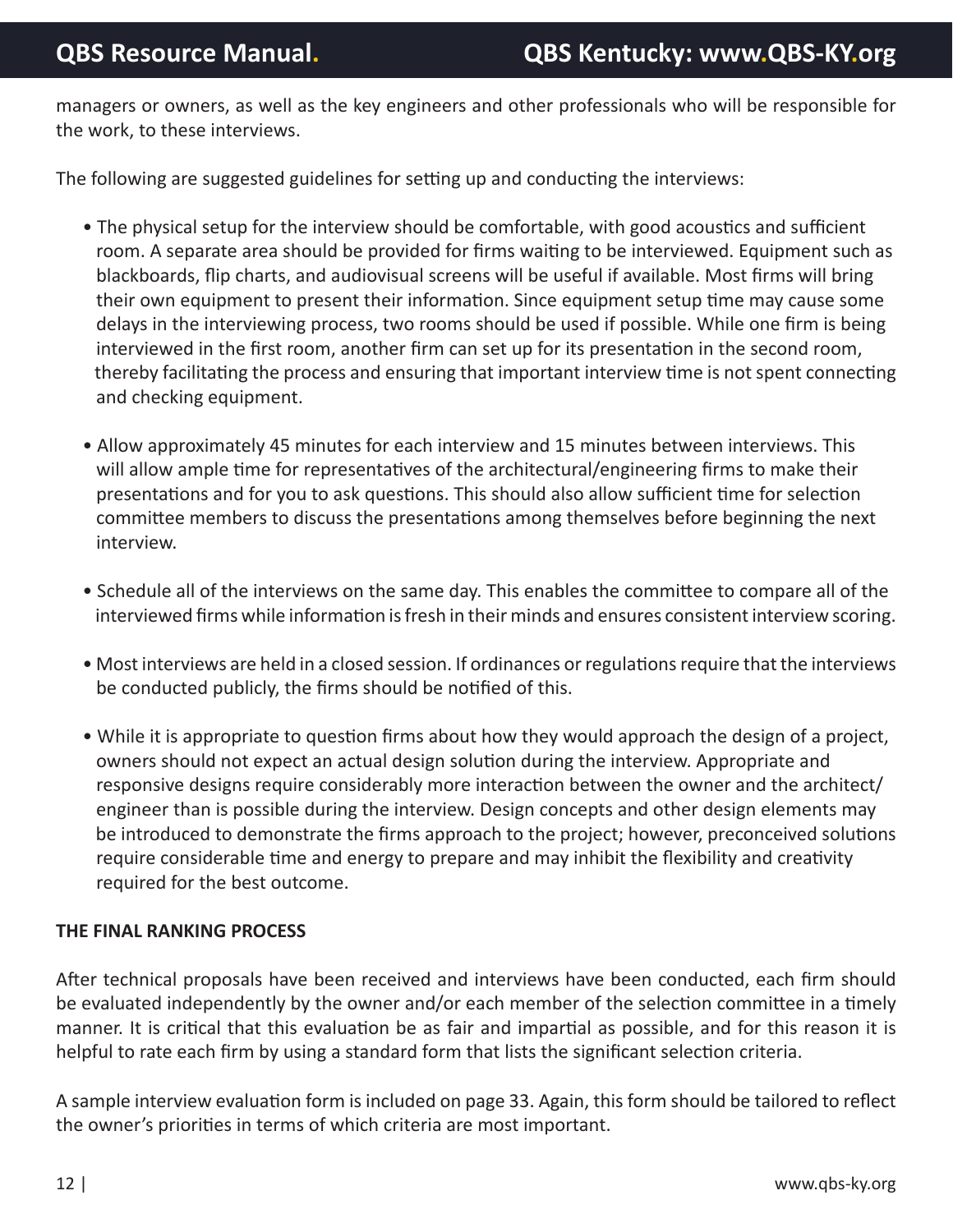If one individual is conducting the evaluations, that person ranks the firms, highest to lowest, according to their total scores. When a committee is involved, the chairman should collect the evaluation sheets from the members of the committee. Each firm's scores are then tallied and averaged, and the firms are then ranked, from the highest average score to the lowest. A model tally sheet for the evaluation forms is included on page 34.

The firm that is rated most highly overall should be notified that it has been selected to receive the contract, pending agreement on the scope of service and the fee for those services. The other shortlisted firms should be notified of their final ranking in a timely manner as well. A model memorandum to short- listed firms, announcing the final selection, is included on page 35.

At this point, the owner is ready to proceed to the next phase of the QBS process.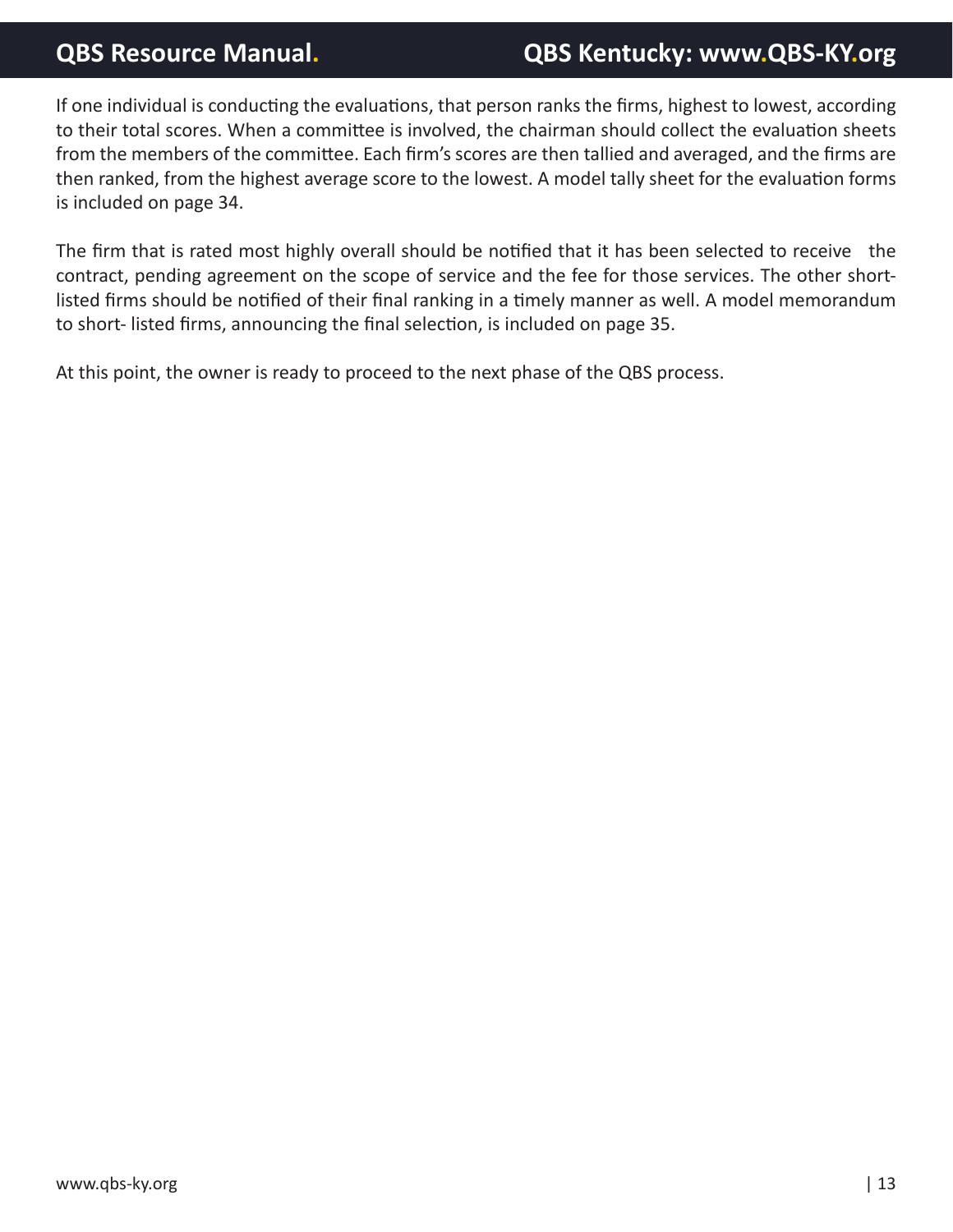# **PHASE II — DEFINING THE SCOPE OF SERVICE**

From the moment the most qualified firm has been identified, the owner and the selected architectural/ engineering firm will begin working together as a team. They start by sitting down together to discuss the project in detail and to gain a better understanding of one another.

The architect/engineer will want to learn about the owner's priorities and objectives for the project. Is the most important objective to keep the initial construction cost as low as possible? Or is very high dependability (i.e., low risk of failure or interruption of service) more important? Is it imperative that the design and construction time be kept to a minimum, to realize operational benefits more quickly, or is it more important to design and construct the facility to ensure that long-term operating costs are minimized? Are there unique social, environmental or political issues involved in the project? Is it possible the facility will be expanded or modified in the future? What is the reaction of the affected public toward the project and will they need to be involved throughout the design process?

While it is vital that the design professional has a full and detailed understanding of the owner's goals and objectives, it is just as important for the owner to understand exactly what can and cannot be expected as a result of the architect's/engineer's work.

This exchange, which can take several days on a major project, leads to the development of the detailed scope of service, the written document that specifies the services to be provided by the architect/ engineer. This document is the foundation of the contract between the two parties, and can only be modified by mutual agreement of both parties.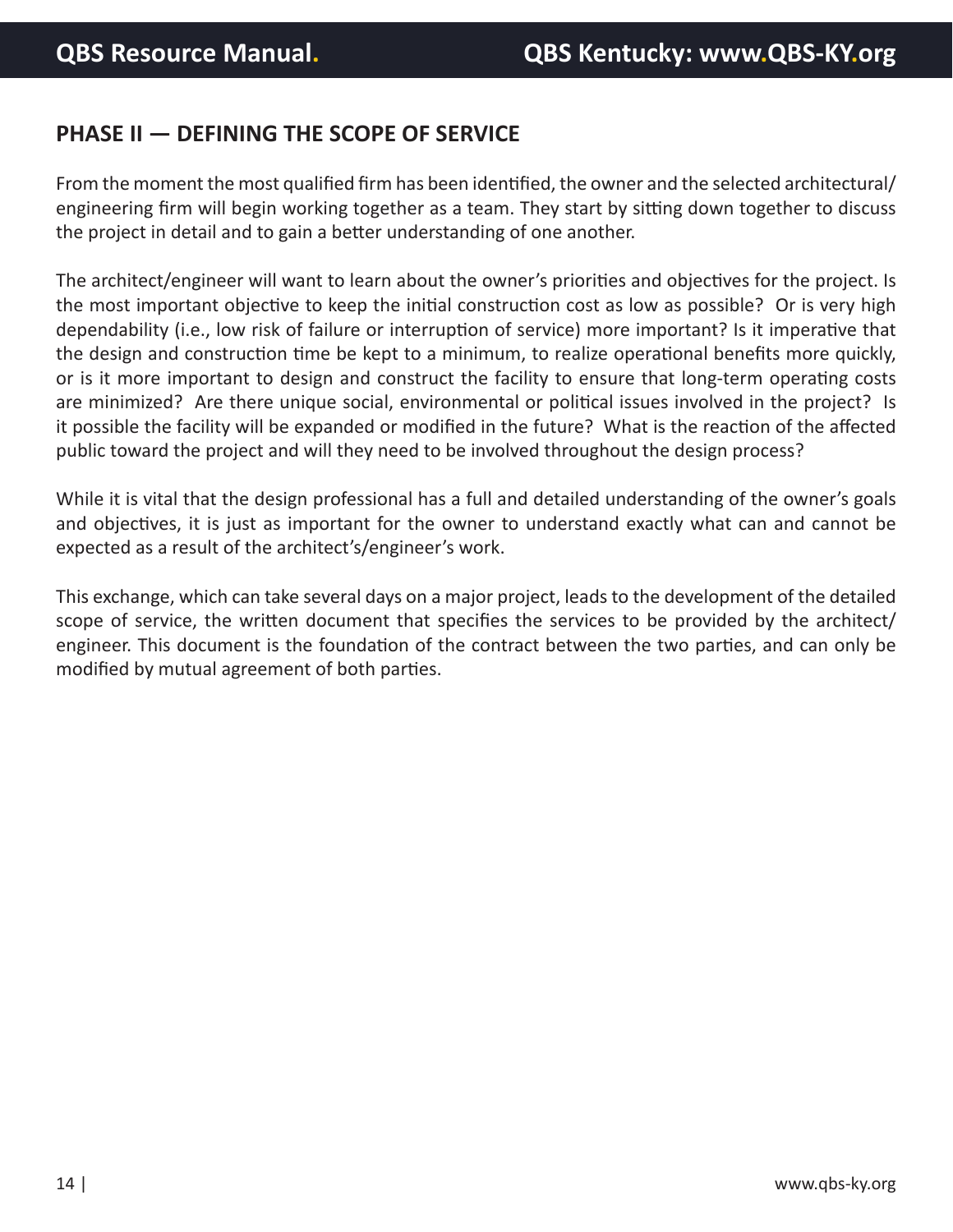# **PHASE III — FEE AND CONTRACT NEGOTIATION**

#### **ESTABLISHING FEES**

When the detailed scope of service is agreed upon, the architect/engineer is able to develop and submit a detailed fee proposal to the owner. Consulting engineers and architects generally use the following methods to calculate fees for their services. No matter which of these methods is used, the owner has a right to expect that the design professional will be able to fully document the proposed fee.

#### **Lump Sum**

Lump sum is perhaps the most common fee structure in use today. As its name implies, under a lump sum arrangement, the owner and architect/engineer agree in advance on the total compensation that will be paid for the agreed-upon services. This fee basis is best used when all the project goals and required services are well-defined and can be mutually agreed upon during negotiation. While the lump sum fee basis may provide the highest comfort level for the owner, because costs are fixed at the outset of the project, it should be recognized that the lump sum fee must be renegotiated if the architect/engineer is required to perform additional work not included in the original scope of service, or conversely, should the original scope of service be reduced.

#### **Hourly**

Another frequently used fee structure is hourly rate. Most firms have developed a standard hourly fee rate for each of their employees by classification. Project fees are estimated by multiplying the estimated number of hours the professional will spend on the project, times the standard hourly rate. Frequently, hourly rate contracts will provide for an estimated maximum fee. Generally, the consulting architect/engineer will inform the owner when costs are approaching 75 percent of the estimated budget figure, then forecast the probable total cost. This allows the owner to examine progress and, if appropriate, to revise either the scope or the budget for the project.

#### **Percent of Construction Cost**

In this method, a percentage of the cost to construct the project is multiplied by the actual construction cost to determine the consultant fee. Fees based on the percent of construction cost method require a detailed scope of services and total project budget. If either the scope or overall project cost are changed the consultant fee is adjusted accordingly.

#### **THE NEGOTIATION PROCESS**

If the fee proposed by the consultant is more than the owner has budgeted, the two sit down together to review options for modifying the scope of services, in order to reduce the fee. The architect/engineer informs the client of any risks or problems that might result from any changes in the scope of services, and a revised fee is agreed upon. This kind of open, communicative relationship greatly enhances the odds for a successful project.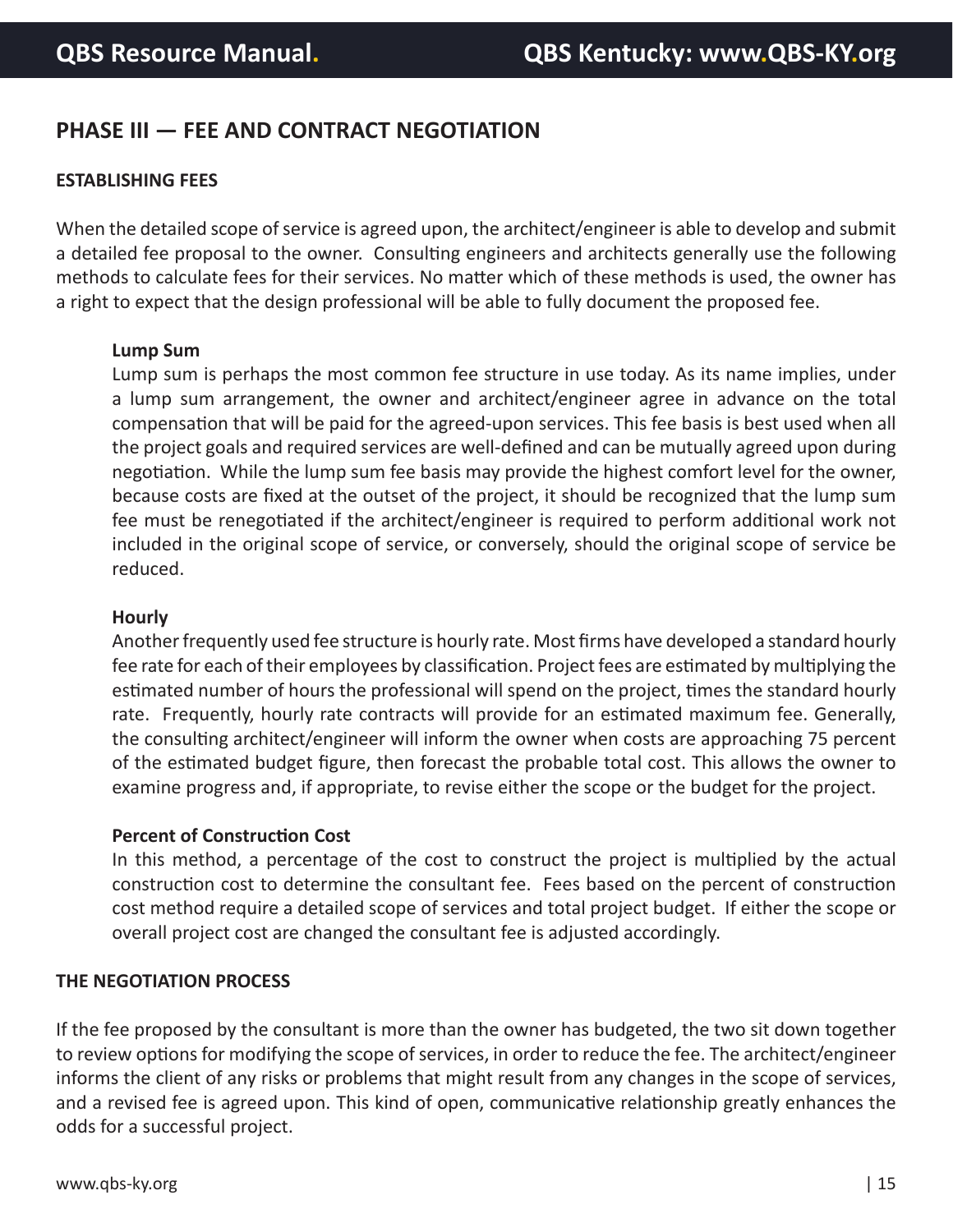On occasion, two parties negotiating in good faith will be unable to reach a contract agreement. This happens infrequently because, by its very nature, the QBS process fosters excellent communication and understanding between the owner and architectural/engineering firm. If an impasse is reached, however, the owner should terminate discussions with the first-ranked firm and invite the firm ranked second on the short-list to enter into contract discussions.

#### **THE CONTRACT FORM**

It is standard practice today for the project owner and consultant to enter into a written contract for professional services. While some public authorities believe it is in their best interest to draft their own contract forms, generally it is wise to consider use of a standard contract form, such as those developed by the Engineers Joint Contract Documents Committee (EJCDC) or the American Institute of Architects (AIA). The EJCDC and AIA documents are widely used, have been tested in courts throughout the United States over several decades, and are generally regarded as fairly protecting the interests of the owners, the consultants and contractors.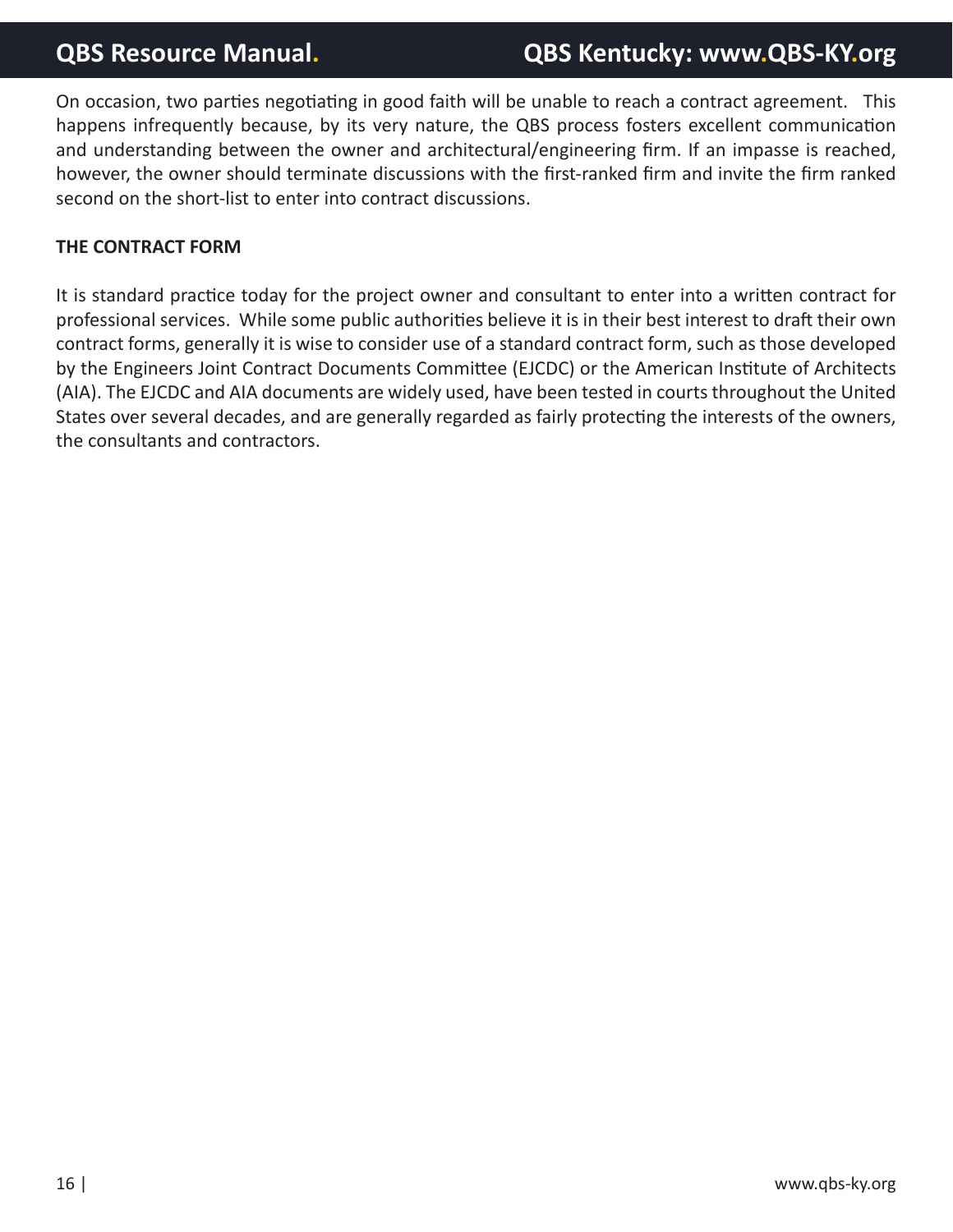# **QUALIFICATIONS BASED SELECTION IS FLEXIBLE**

Qualifications Based Selection is a comprehensive process, but it need not be burdensome. In fact, the great virtue of the process is that it can be adapted to any project, large or small.

You can tailor each step in the process to meet your needs and your timetable. For instance, on a small project, the preliminary project description might be very brief, perhaps only a few paragraphs.

On projects of greater urgency, you may want to request simultaneous submission of statements of qualifications and technical proposals from a small pool of reputable firms, then proceed directly to selection, scope definition and execution of a contract. As noted previously, neither project site tours nor interviews are necessary on all projects.

The point is, QBS is a flexible, reliable process that is widely recommended because it enables you to obtain quality design services at a fair and reasonable cost. This investment in quality will save you money over the life of your project.

# **QUALIFICATIONS BASED SELECTION MEANS QUALITY**

Our society is becoming more and more conscious of the need to build quality into everything we do and everything we produce. We have come to learn that simply paying a low price for something isn't enough; we expect to get value for the price we pay.

Dr. W. Edwards Deming, one of the fathers of the quality management initiative in American industry, said it this way in the fourth of his 14 rules for quality improvement:

"End the practice of awarding business on the basis of price tag. Instead, minimize total cost. Move toward a single supplier for any one item, on a long-term relationship of loyalty and trust." In a nutshell, this quotation describes the philosophy behind QBS. Engineers and architects are licensed professionals, just as are lawyers and doctors. To remain in practice, they must build long-term, trusting relationships with their clients, and this is possible only by providing high-quality service at a fair and reasonable cost.

It is said that, "Some people know the price of everything and the value of nothing." By using Qualifications Based Selection, you can be assured of receiving true value at a fair and reasonable price, and that translates into a quality project.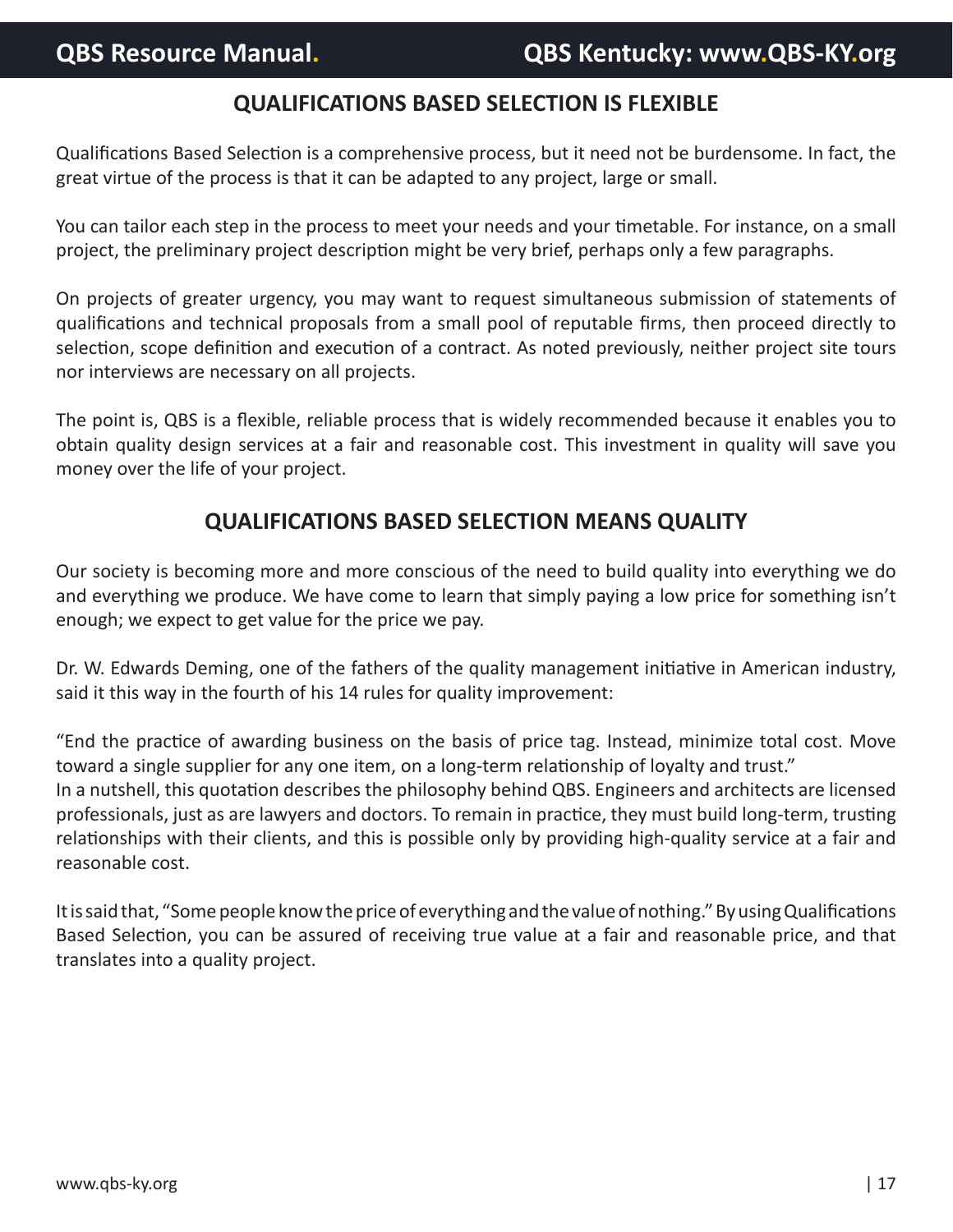# **FREQUENTLY ASKED QUESTIONS**

#### **What is QBS?**

*QBS stands for "Qualifications Based Selection." It is a process that helps you select the highest qualified architect or engineer for your project. This process focuses on helping owners identify the design professional with the optimal qualifications and experience for the project at hand. The QBS process is straightforward, easy to implement, objective and fair, and a well-documented and defensible process.*

#### **Why use QBS?**

- *QBS provides an objective, step-by-step process that allows you to identify and contract with the architect or engineer who has the best qualifications for your specific project.*
- *QBS develops a successful and cooperative relationship between you and the architect/engineer firm.*
- *QBS benefits both you and your architect or engineer by saving time and money.*
- *QBS gets the architect/engineer on board early enough to improve project planning, minimize total project costs and enhance efficiency and effectiveness.*

#### **Am I required to use QBS?**

*In the procurement of architectural and engineering services, KRS 45A.735 says a local public agency may adopt the provisions of KRS 45A.740, 45A.745, and 45A.750, which details the QBS process. If support for your project includes federal or state funds, you are required to use QBS when procuring architectural/engineering design services.*

#### **Who uses QBS?**

*QBS is endorsed and promoted by the American Public Works Association. QBS is also recommended by the American Bar Association in its Model Procurement Code for State and Local Governments, and is currently used by most states, numerous localities and private owners. The Kentucky Finance and Administration Cabinet, the Kentucky Transportation Cabinet, the U.S. Army Corp of Engineers and all other state boards, commissions and authorities authorized to develop capital projects use the QBS process to select architectural/engineering firms. Since 1972, with passage of the Brooks Act, the federal government requires QBS for its architectural/engineering services procurement.*

#### **How much time will QBS take?**

*Depending on the complexity of the project and the number of decision-makers involved, it can take from one week to five months. Generally, the larger the project and the more individuals involved in the process, the more time will be required.*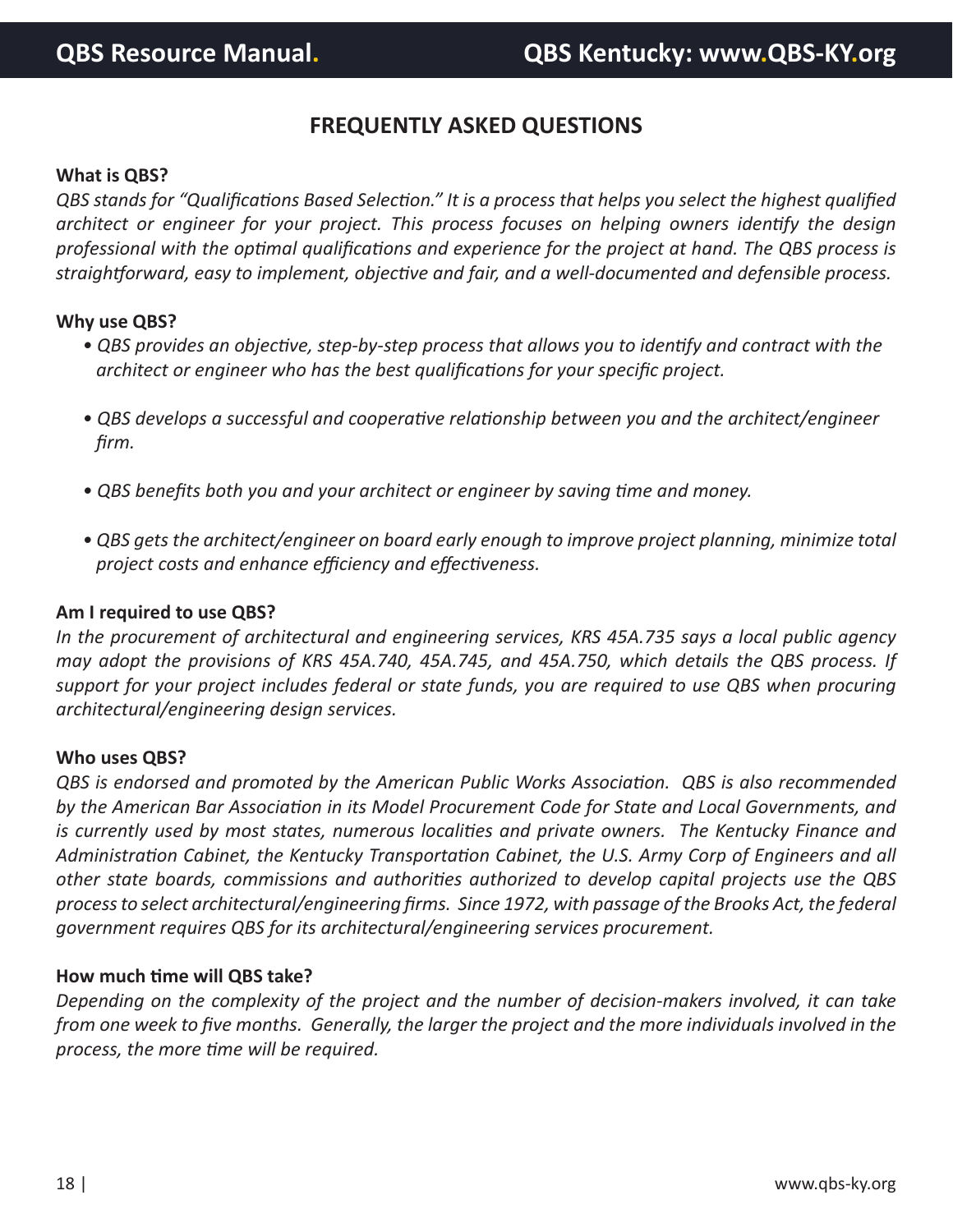# **THE QBS PROCESS**

- **1 PLANNING**
- Describe your project needs and goals
- Identify your selection committee
- Establish a schedule for selection
- Establish selection criteria
- Compile a list of Architecture/Engineering (A/E) firms
- Prepare a request for Statements of Qualifications (SOQ)
- Distribute the SOQ requirements and keep a record of advertisement
- Evaluate SOQs
- Establish short-list of A/E firms
- Inform all A/E firms of selection results





If you are able to make a decision based on the submitted SOQs, you may proceed to Step 3 – Negotiation.

- Arrange a site tour
- Conduct interviews and rank firms
- Inform short-listed A/E firms of selection results



- Open formal discussion with the highest ranked design professional regarding the firm's proposed technical approach to the project, project schedule, and key personnel that will be assigned to the project
- Negotiate a fair and reasonable fee based on the specific scope of services to be provided by the design firm
- Enter into contract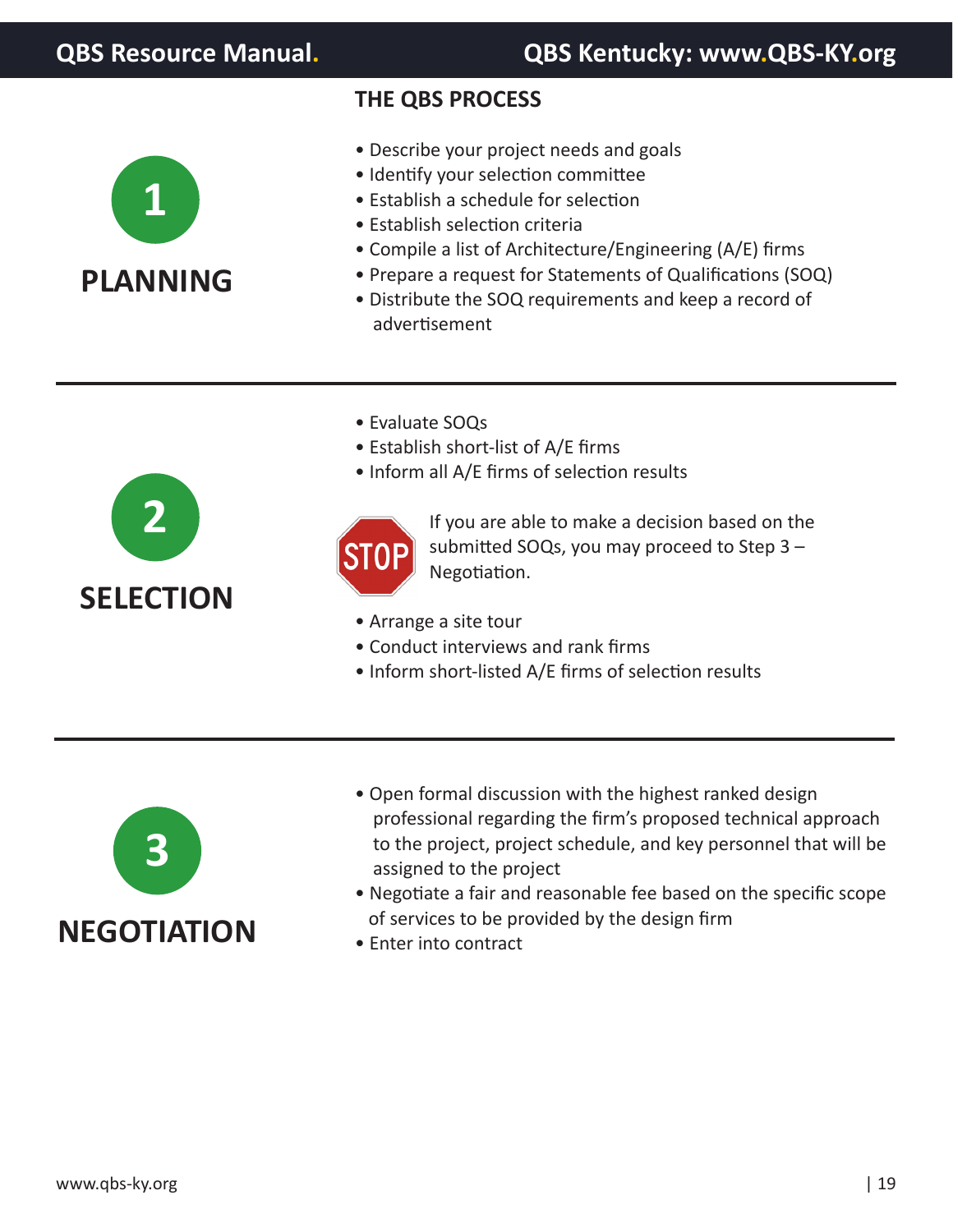# **QBS PROCESS DOCUMENTS**

|                  |                                                               | <b>PAGE</b>                                                                                                    |  |  |
|------------------|---------------------------------------------------------------|----------------------------------------------------------------------------------------------------------------|--|--|
|                  |                                                               | • Establish a schedule: Schedule of Activities21                                                               |  |  |
|                  |                                                               | • Describe your project: Preliminary Scope of Services22                                                       |  |  |
| <b>PLANNING</b>  | • Establish selection criteria and compile list of A/E firms: |                                                                                                                |  |  |
|                  |                                                               | • Prepare a request for Statements of Qualifications (SOQs)<br>and distribute SOQ requests: Request for SOQs24 |  |  |
|                  | • Evaluate SOQs:                                              | Qualifications Evaluation Criteria23<br>Reference Check Form26<br>Qualifications Evaluation Summary27          |  |  |
|                  | • Establish a short-list:                                     | Short-List Highest Qualified A/E firms28                                                                       |  |  |
| <b>SELECTION</b> | • Inform all A/E firms:                                       | Memo to Short-Listed Firms29<br><b>Memo to Firms Not</b><br>Selected for Interview30                           |  |  |
|                  | • Arrange a site tour:                                        | Providing a Tour of the Facility/Site31                                                                        |  |  |
|                  | • Conduct interviews and rank:                                |                                                                                                                |  |  |
|                  |                                                               | Interview Evaluation Form33<br>Selection Committee Score Sheet34                                               |  |  |



• Discuss scope of services with highest ranked firm and negotiate agreement:

*Negotiate Scope of Services, Compensation and Agreement.........*....36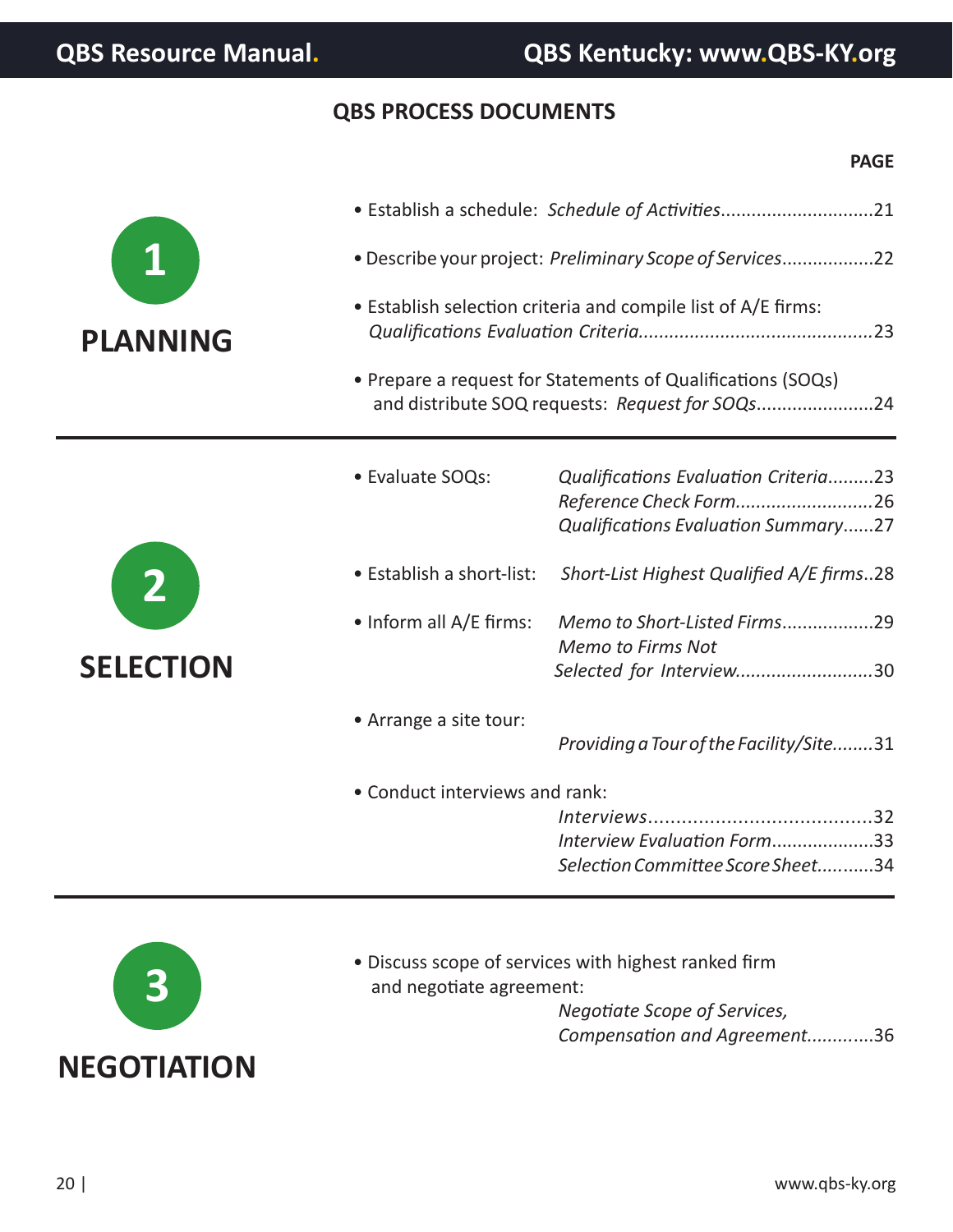# **SCHEDULE OF ACTIVITIES**



*To keep your selection process running smoothly, set a schedule. An established time frame prevents misunderstandings and last-minute surprises that could delay the selection process.*

The following schedule has been established by:

|                                  |                                                                       | Owner                                                             |                                                                                                                                                                                                                                      |
|----------------------------------|-----------------------------------------------------------------------|-------------------------------------------------------------------|--------------------------------------------------------------------------------------------------------------------------------------------------------------------------------------------------------------------------------------|
| for                              |                                                                       |                                                                   |                                                                                                                                                                                                                                      |
|                                  |                                                                       | project                                                           |                                                                                                                                                                                                                                      |
| <b>Date</b>                      | <b>Description</b>                                                    |                                                                   |                                                                                                                                                                                                                                      |
| <u> 1980 - Johann Barnett, f</u> |                                                                       | Develop a preliminary scope of services and project description.  |                                                                                                                                                                                                                                      |
|                                  | Identify a selection committee.                                       |                                                                   |                                                                                                                                                                                                                                      |
|                                  |                                                                       |                                                                   | A good selection committee mix includes individuals who are decision makers, have<br>technical experience, and at least one board/council member. Provide all selection<br>committee members with a copy of the QBS Resource Manual. |
|                                  | Identify interested and potential firms.                              |                                                                   |                                                                                                                                                                                                                                      |
|                                  |                                                                       | Mail requests for Statements of Qualifications (SOQs).            |                                                                                                                                                                                                                                      |
|                                  | SOQ due date.                                                         |                                                                   |                                                                                                                                                                                                                                      |
|                                  |                                                                       |                                                                   | Allow a minimum of two weeks for firms to submit their responses.                                                                                                                                                                    |
|                                  |                                                                       | Review references and develop a short-list of firms to interview. |                                                                                                                                                                                                                                      |
|                                  | interview criteria.                                                   |                                                                   | Notify short-listed firms of the pre-interview tour date, the interview date and the                                                                                                                                                 |
|                                  |                                                                       |                                                                   | Notify all other firms of short-listed firms and thank them for their time and interest.                                                                                                                                             |
|                                  |                                                                       |                                                                   |                                                                                                                                                                                                                                      |
|                                  |                                                                       | time                                                              | location                                                                                                                                                                                                                             |
|                                  |                                                                       |                                                                   | Schedule tours at least 10 days before the interview date to allow for preparation.                                                                                                                                                  |
|                                  | Interview short-listed firms.                                         |                                                                   |                                                                                                                                                                                                                                      |
|                                  | Review SOQs and interview notes. Rank firms.                          |                                                                   |                                                                                                                                                                                                                                      |
|                                  |                                                                       |                                                                   | Notify all firms interviewed of the results and express appreciation for their involvement.                                                                                                                                          |
|                                  | Negotiate and execute a contract with the selected firm.              |                                                                   |                                                                                                                                                                                                                                      |
|                                  | Arrange for any post-selection requirements, such as public hearings. |                                                                   |                                                                                                                                                                                                                                      |
| www.qbs-ky.org                   |                                                                       |                                                                   | 21                                                                                                                                                                                                                                   |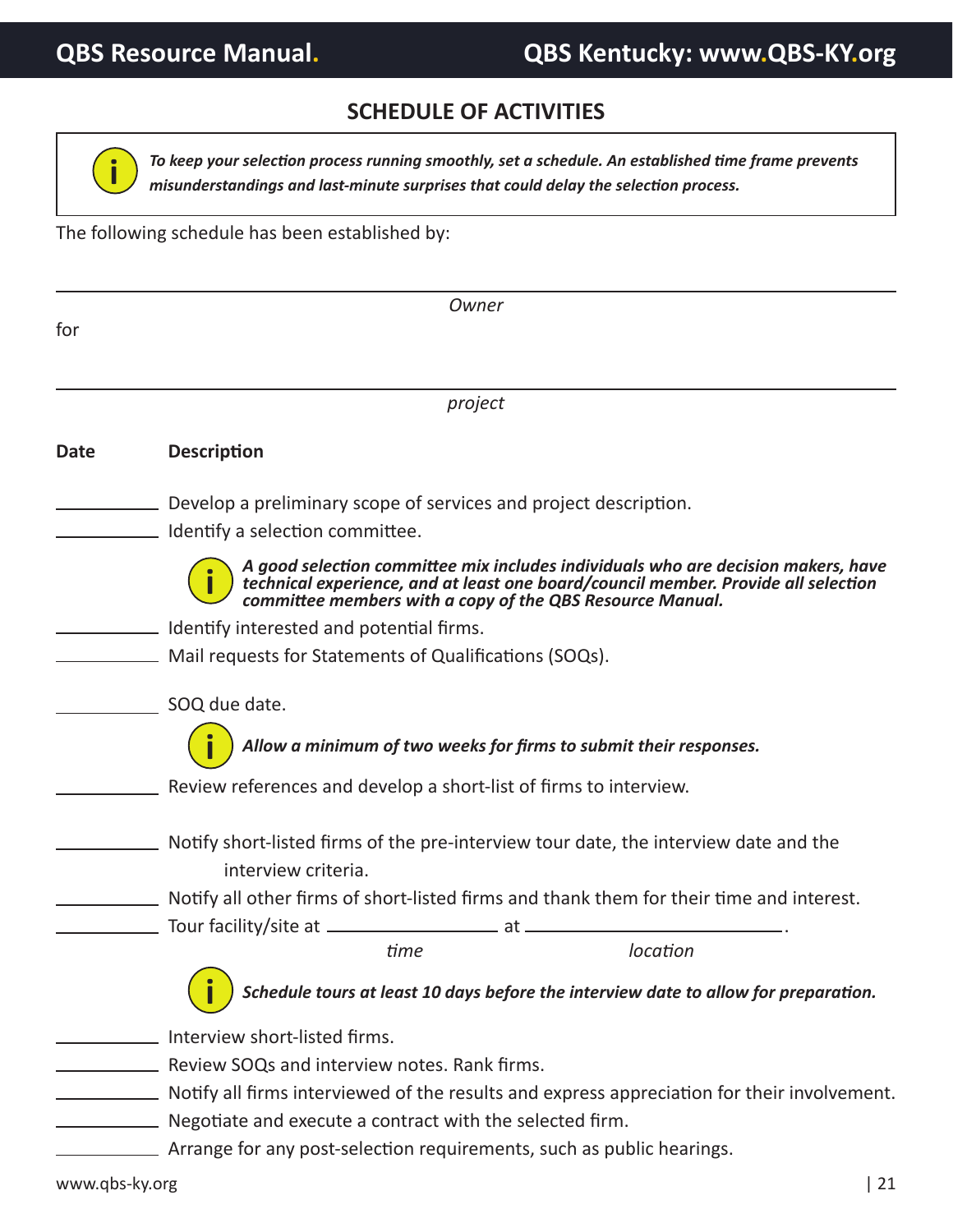**i**

**i**

# **QBS Resource Manual. QBS Kentucky: www.QBS-KY.org**

## **PRELIMINARY SCOPE OF SERVICES**

*The preliminary scope of services provides a description of your project needs and goals. A properly defined and clearly communicated scope of services saves time, money and effort for both you and the A/E firms. Given the appropriate information, firms can tailor their statements of qualifications directly to your project's requirements, providing you with a more uniform basis for your evaluation.*

| 1)             |              |                               |
|----------------|--------------|-------------------------------|
|                | owner/client | project                       |
|                |              |                               |
| 2 <sub>1</sub> |              | location                      |
| 3)             |              |                               |
|                |              | owner/client's representative |

*Limit contact to one person and include mailing address, telephone number, fax number, and email address as appropriate.*

4) Other involved groups (e.g., boards, committees, or citizens' groups).

5) Description of available and relevant studies, surveys and preliminary feasibility of work.

6) Project description: intended size, function, capacity and general requirements (e.g., preliminary design/ studies,

 demolition, renovation, new construction, waste management, energy, land use and site selection considerations).

7) Timeline:

Award of A/E contract

Commencement of design work

Beginning of construction

Planned project completion date

8) Description of A/E selection process.

9) Other requirements (e.g., bond issues, public hearings).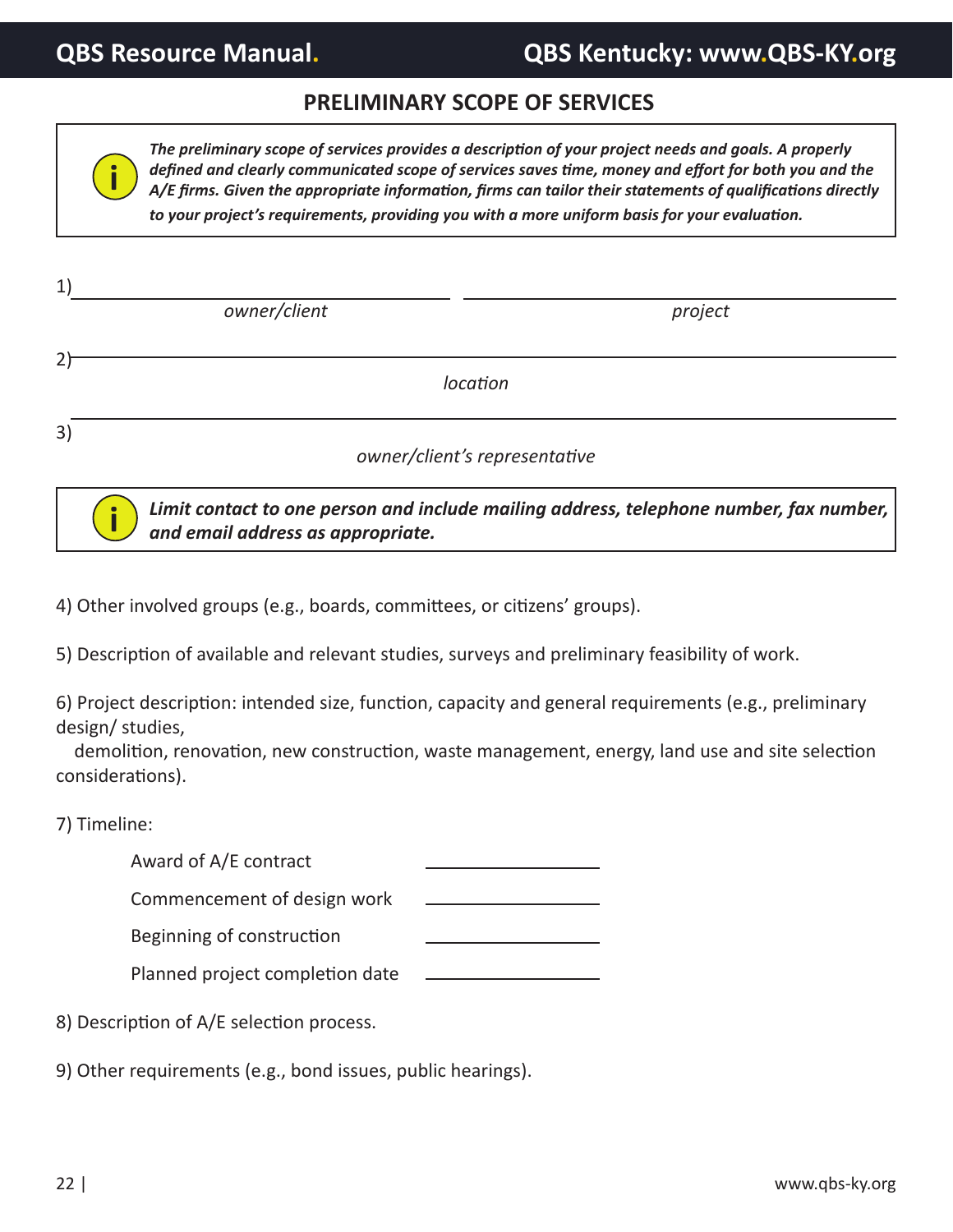# Q**UALIFICATIONS EVALUATION CRITERIA**

#### *General suggestions:*

- *Document all selection proceedings in the event questions arise.*
- *Establish a policy that you will not consider SOQs submitted after the deadline.*
- *Check references before you meet to determine your short-list. If possible, check references other than those suggested by the firm. (See page 26, Reference Check Form.)*
	- *A short-list of three firms is usually sufficient.*

#### *project*

*firm*



**i**

*The items below represent general criterion for rating firms. Add to this list, depending on project needs (e.g. environmental experience if the project has extraordinary environmental concerns). Weight each category if certain items are more important to the project than others by adjusting the Best Possible Rating for each criterion.*

# **Qualifications Evaluation Form**

| <b>Criteria</b>                                     | <b>Best Possible Rating</b> | Rating |
|-----------------------------------------------------|-----------------------------|--------|
| 1) Project interest &<br>understanding              |                             |        |
| 2) Firm's history and performance                   |                             |        |
| 3) Firm's ability & experience                      |                             |        |
| 4) Personnel assigned to project                    |                             |        |
| 5) Related project experience                       |                             |        |
| 6) Reference check (Reference<br>Check Form pg. 26) |                             |        |
| 7) Project/Owner specific criteria                  |                             |        |
| <b>Total</b>                                        |                             |        |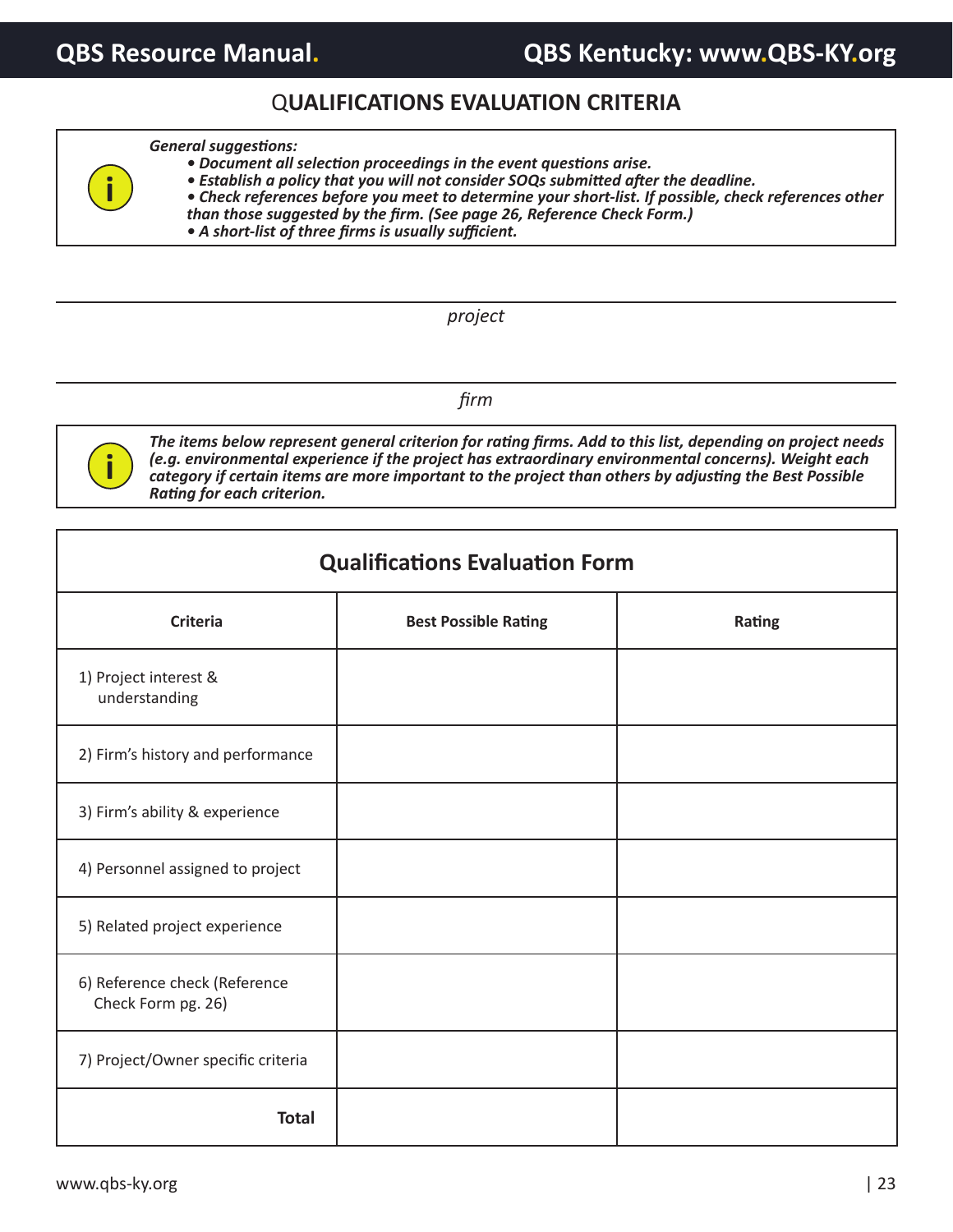*Page 1 of 2*

 $TO:$   $-$ 

**i**

**REQUEST FOR STATEMENT OF QUALIFICATIONS** *Once you have formulated your project's scope, invite potential firms to submit their Statements of Qualifications* 

*(SOQs). When requesting SOQs, remember that responses can be lengthy and will require careful review. Keep this in mind when deciding how many firms you will contact. You can find potential firms by contacting facility owners who have completed projects similar to yours. State professional associations representing architects and engineers also publish member directories or have on-line membership listings. Allow at least 14 days for firms to submit their SOQ.*

FROM: *owner/client*

*firm name*

**QBS Resource Manual. QBS Kentucky: www.QBS-KY.org**

*owner/client representative*

RE: Request for Statement of Qualifications

Your firm is invited to submit a Statement of Qualifications to become eligible for an interview for A/E services for

*project*

*owner*

Attached to this memo are the following:

- 1) A list of information and materials that you should include with your Statement of Qualifications. **See following page.**
- 2) A Schedule of Activities for the selection process. **See page 21.**
- 3) A Preliminary Scope of Services. **See page 22.**

We will arrange a tour of the facility/site, if appropriate, for firms selected for an interview. Forward your Statement of Qualifications to:

*name*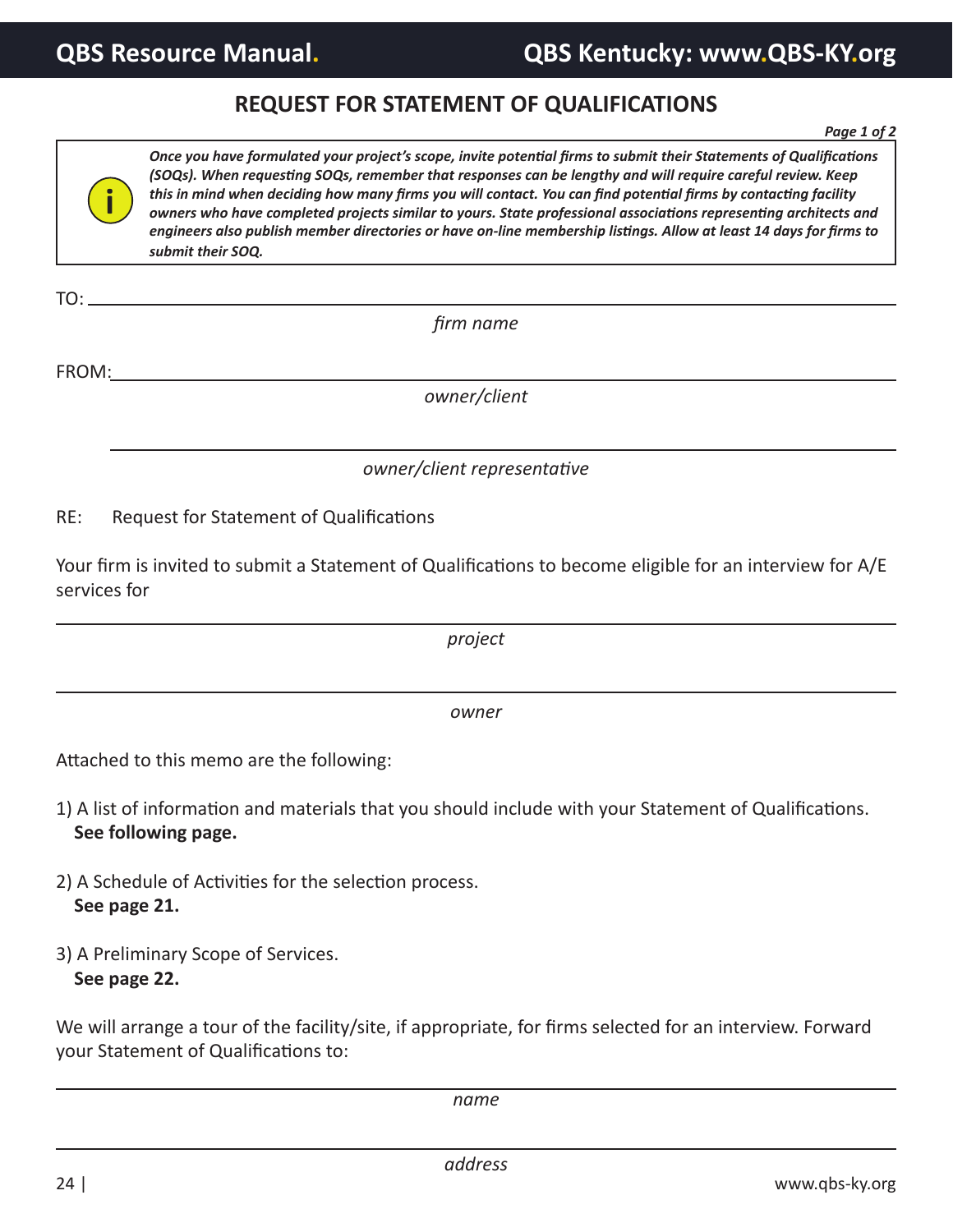# **REQUEST FOR STATEMENT OF QUALIFICATIONS (cont.)**

*Page 2 of 2*

| The deadline for submission is: |      |      |
|---------------------------------|------|------|
|                                 | Time | date |

#### **Statement of Qualifications Information and Materials**

- 1) Firm name, address, telephone number and contact person.
- 2) A **one-page** statement of interest and qualifications for this project.
- 3) A **brief** (maximum two-page) project understanding description. Include any concerns regarding permits, schedule, site, etc.
- 4) Discussion of firm's specific abilities and expertise to provide the required professional services and qualifications related to project requirements, including project management skills and methodology to monitor project budgets.
- 5) Key personnel proposed as project team members, including detailed resumes. Clearly identify sub consultants, if proposed, with similar information.
- 6) Examples of specific knowledge, expertise and project management experience related to this type of project.
- 7) Descriptions of recent and related projects completed by the firm.
- 8) References of other owners for which the firm has provided similar professional services. Reference information must include:
	- a) name of owner
	- b) project name
	- c) brief description of firm's involvement
	- d) contact person
	- e) address
	- f) telephone number
	- g) firm's key personnel assigned to the referenced project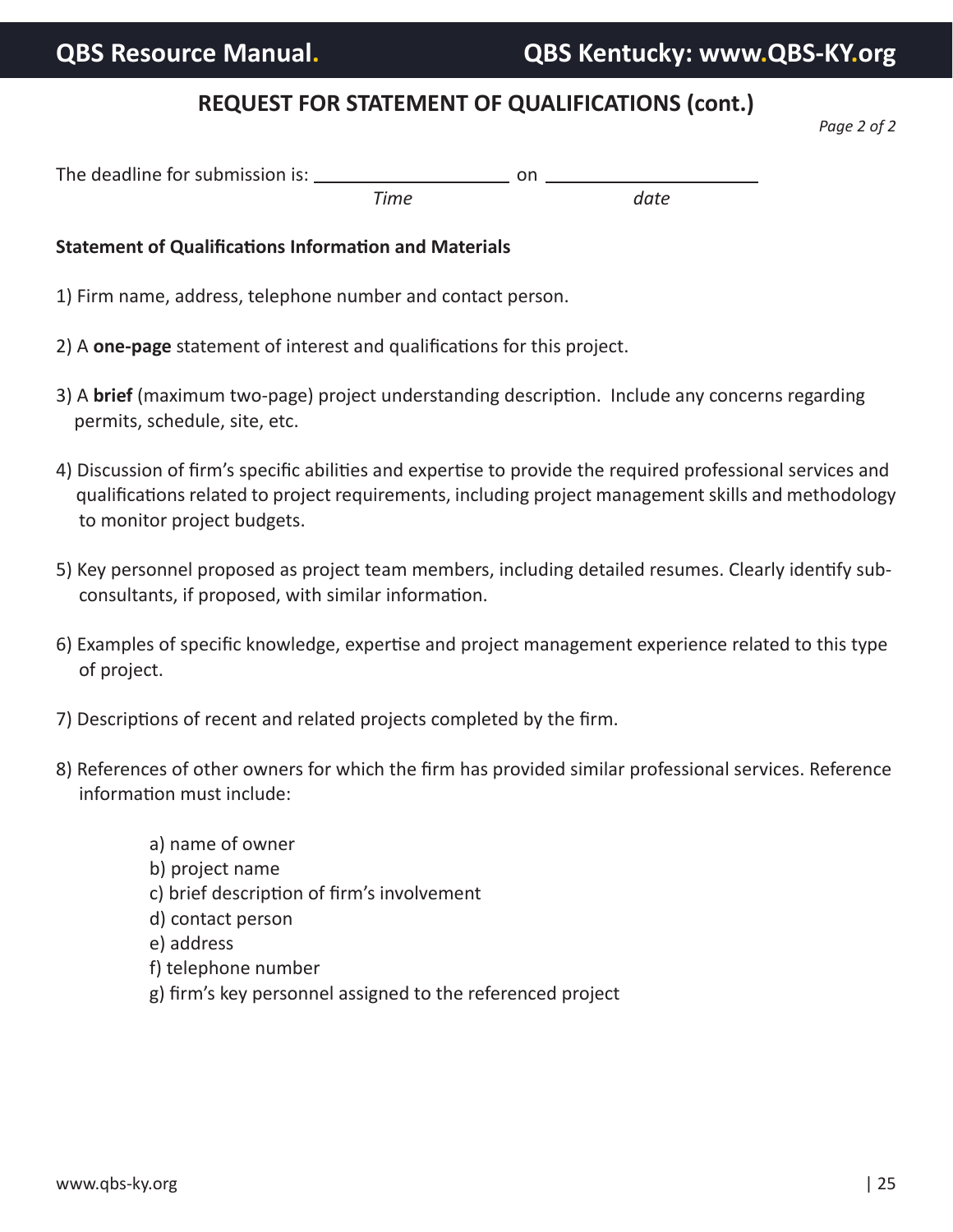# **REFERENCE CHECK FORM**

| References checked for <b>Exercise 2008</b> |                                                                                                       |  |
|---------------------------------------------|-------------------------------------------------------------------------------------------------------|--|
| firm name                                   |                                                                                                       |  |
|                                             |                                                                                                       |  |
|                                             | owner                                                                                                 |  |
|                                             |                                                                                                       |  |
|                                             | address                                                                                               |  |
|                                             |                                                                                                       |  |
|                                             | project referenced                                                                                    |  |
|                                             |                                                                                                       |  |
| phone                                       | person contacted                                                                                      |  |
|                                             |                                                                                                       |  |
|                                             |                                                                                                       |  |
| other)?                                     | What did the firm do for you (e.g. design work, construction phase services, project budget, studies, |  |

Who was the staff person assigned to the project? \_\_\_\_\_\_\_\_\_\_\_\_\_\_\_\_\_\_\_\_\_\_\_\_\_\_\_\_\_\_

| Rate the following:      | Rating 1-5<br>(5=highest) | <b>Comments</b> |
|--------------------------|---------------------------|-----------------|
| Quality of key personnel |                           |                 |
| Timeliness               |                           |                 |
| <b>Budget control</b>    |                           |                 |
| Communication            |                           |                 |
| Creativity               |                           |                 |
| <b>Total</b>             |                           |                 |
|                          |                           |                 |

*Other project-specific rating factors may be added by the selection committee.* **i**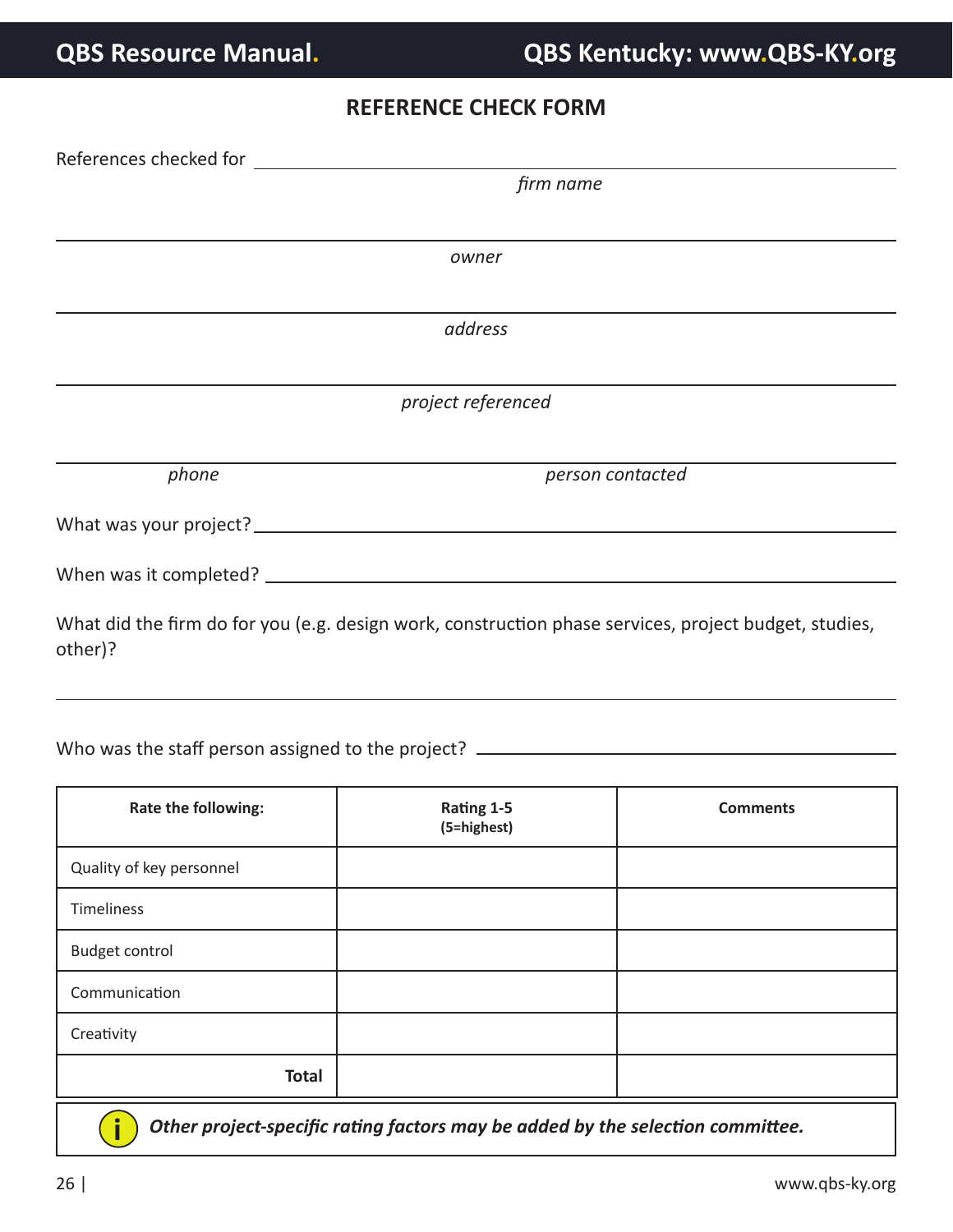# **QUALIFICATIONS EVALUATION SUMMARY**



*Use this form to compile the evaluation results of all SOQs. Enter the grand total for each* **i** *firm as recorded by individual reviewers.*

| <b>Evaluation Summary Table</b> |                           |                 |             |             |             |             |               |                           |             |             |
|---------------------------------|---------------------------|-----------------|-------------|-------------|-------------|-------------|---------------|---------------------------|-------------|-------------|
|                                 | <b>Firms</b>              |                 |             |             |             |             |               |                           |             |             |
| <b>Reviewers</b>                | $\boldsymbol{\mathsf{A}}$ | $\, {\bf B} \,$ | $\mathsf C$ | $\mathsf D$ | $\mathsf E$ | $\mathsf F$ | ${\mathsf G}$ | $\boldsymbol{\mathsf{H}}$ | $\mathbf I$ | $\mathsf J$ |
| $\mathbf 1$                     |                           |                 |             |             |             |             |               |                           |             |             |
| $\overline{\mathbf{2}}$         |                           |                 |             |             |             |             |               |                           |             |             |
| $\overline{\mathbf{3}}$         |                           |                 |             |             |             |             |               |                           |             |             |
| $\overline{\mathbf{4}}$         |                           |                 |             |             |             |             |               |                           |             |             |
| $\overline{\mathbf{5}}$         |                           |                 |             |             |             |             |               |                           |             |             |
| $\boldsymbol{6}$                |                           |                 |             |             |             |             |               |                           |             |             |
| $\overline{7}$                  |                           |                 |             |             |             |             |               |                           |             |             |
| ${\bf 8}$                       |                           |                 |             |             |             |             |               |                           |             |             |
| <b>Total</b>                    |                           |                 |             |             |             |             |               |                           |             |             |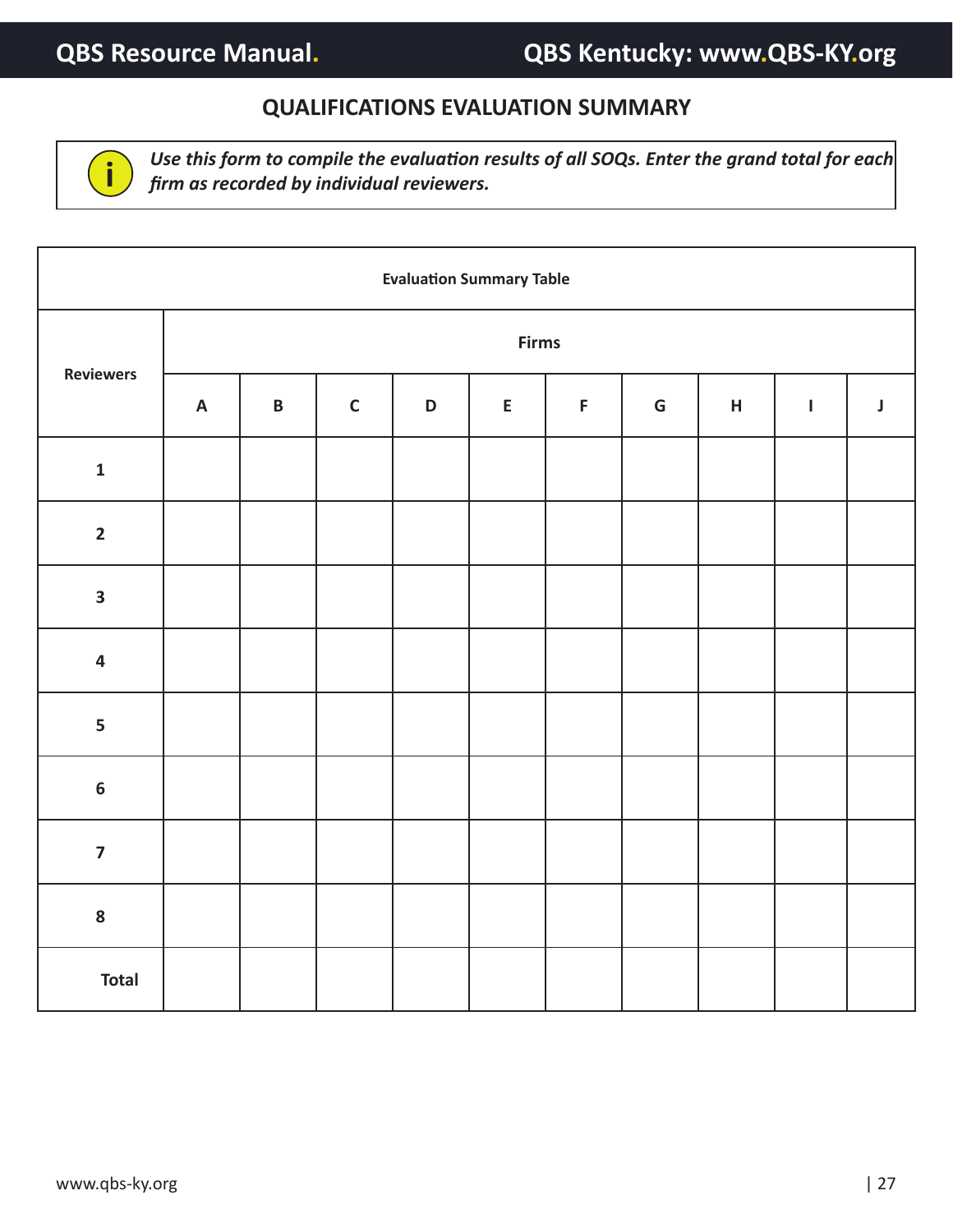# **SHORT-LIST HIGHEST QUALIFIED A/E FIRMS**



*To finalize your short-list, rank the firms' SOQs and select highest rated. A short-list of three firms is usually sufficient. Notify all firms of your decision.*

- 1) **Notify the firms that you have selected them for your short-list.** Your project's size and complexity will determine whether you should conduct subsequent interviews in person or by telephone. If you decide to interview in person, the short-listed firms will need the following information:
	- The date, place and time of the interviews.
	- The date and time of the tour(s), when appropriate, of the facility/site.
	- A list of the project issues, the interview criteria and an explanation of the scoring and selection process.
	- List any feasibility studies, project program or other background information that will be made available to all short-listed firms.

A sample memo to short-listed firms is on page 29.

2) **Notify the firms you did not select for further consideration.** Because A/E firms devote considerable time and expense in preparing their SOQs, recognition for their efforts should be made. Personal contacts will also help preserve good relations with the firms you are not selecting.

A sample memo thanking participating firms for their interest is on page 30.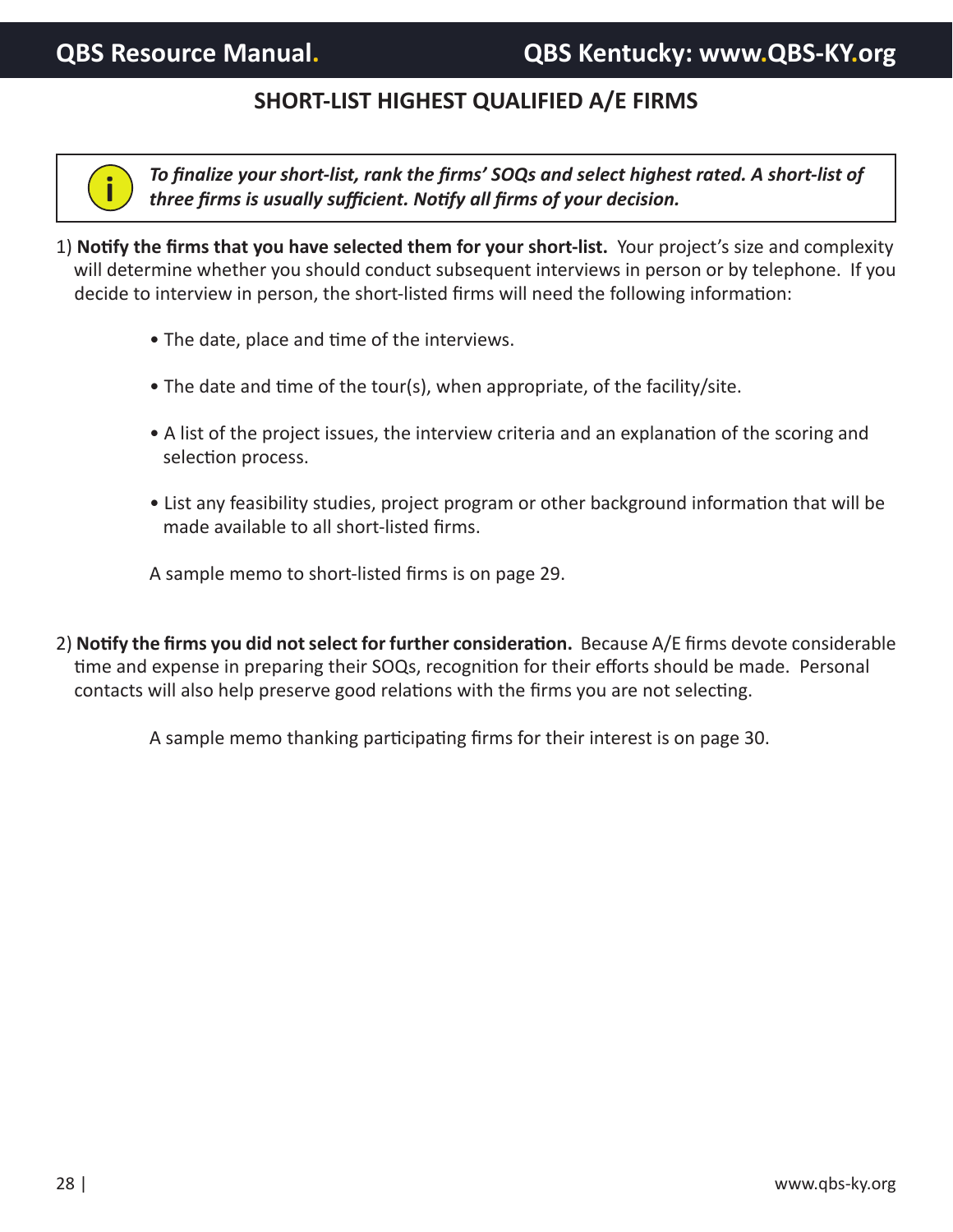# **MEMO TO SHORT-LISTED FIRMS**

| TO:                                                                                                         |                                                                                                                                                                                                                                                                                                                                                                                                                                                                                                                                                |
|-------------------------------------------------------------------------------------------------------------|------------------------------------------------------------------------------------------------------------------------------------------------------------------------------------------------------------------------------------------------------------------------------------------------------------------------------------------------------------------------------------------------------------------------------------------------------------------------------------------------------------------------------------------------|
|                                                                                                             | firm name                                                                                                                                                                                                                                                                                                                                                                                                                                                                                                                                      |
| FROM:                                                                                                       |                                                                                                                                                                                                                                                                                                                                                                                                                                                                                                                                                |
|                                                                                                             | owner                                                                                                                                                                                                                                                                                                                                                                                                                                                                                                                                          |
| RE:<br>Interview Schedule and Requirements                                                                  |                                                                                                                                                                                                                                                                                                                                                                                                                                                                                                                                                |
|                                                                                                             | Congratulations. Your firm has been short-listed for consideration to provide professional services for                                                                                                                                                                                                                                                                                                                                                                                                                                        |
|                                                                                                             | project                                                                                                                                                                                                                                                                                                                                                                                                                                                                                                                                        |
| Following is information regarding the interview process.                                                   |                                                                                                                                                                                                                                                                                                                                                                                                                                                                                                                                                |
| firm ranked second will be invited in for contract negotiations.                                            | Each firm will have 45 minutes to present its qualifications and to answer questions. The interviewers<br>will schedule 15 minutes between interviews for informal discussion of information presented during<br>the preceding interview. After the interviews, the interviewers will rank the firms according to their<br>qualifications and compatibility for the project. The firm deemed highest qualified will then enter into<br>negotiations for a contract to provide the necessary services. If contract terms cannot be reached, the |
| date                                                                                                        | location                                                                                                                                                                                                                                                                                                                                                                                                                                                                                                                                       |
| The order and times of the interviews are:                                                                  |                                                                                                                                                                                                                                                                                                                                                                                                                                                                                                                                                |
| firm A                                                                                                      | time                                                                                                                                                                                                                                                                                                                                                                                                                                                                                                                                           |
| firm B                                                                                                      | time                                                                                                                                                                                                                                                                                                                                                                                                                                                                                                                                           |
| firm C                                                                                                      | time                                                                                                                                                                                                                                                                                                                                                                                                                                                                                                                                           |
| We have arranged a tour of the facility/site for ______                                                     | date and time                                                                                                                                                                                                                                                                                                                                                                                                                                                                                                                                  |
| Please have your firm's representative contact ____________<br>attendance at the tour and at the interview. | acknowledging (acknowledging<br>owner's representative                                                                                                                                                                                                                                                                                                                                                                                                                                                                                         |

The committee anticipates making a decision and notifying short-listed firms of final rankings by

 . *date*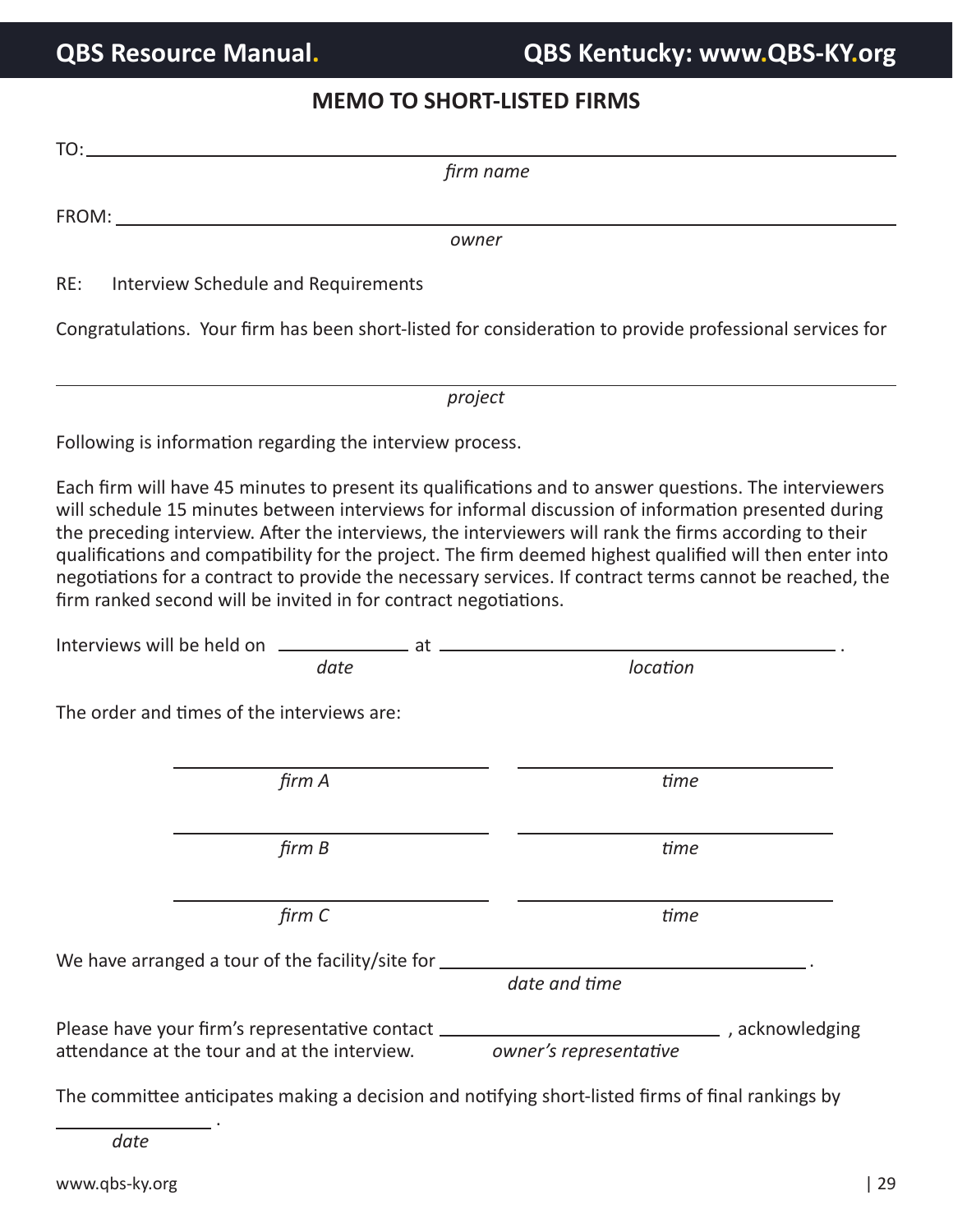# **MEMO TO FIRMS NOT SELECTED FOR INTERVIEW**

| $\begin{picture}(180,10) \put(0,0){\line(1,0){10}} \put(10,0){\line(1,0){10}} \put(10,0){\line(1,0){10}} \put(10,0){\line(1,0){10}} \put(10,0){\line(1,0){10}} \put(10,0){\line(1,0){10}} \put(10,0){\line(1,0){10}} \put(10,0){\line(1,0){10}} \put(10,0){\line(1,0){10}} \put(10,0){\line(1,0){10}} \put(10,0){\line(1,0){10}} \put(10,0){\line($ |           |
|-----------------------------------------------------------------------------------------------------------------------------------------------------------------------------------------------------------------------------------------------------------------------------------------------------------------------------------------------------|-----------|
|                                                                                                                                                                                                                                                                                                                                                     | firm name |
|                                                                                                                                                                                                                                                                                                                                                     |           |
|                                                                                                                                                                                                                                                                                                                                                     |           |
|                                                                                                                                                                                                                                                                                                                                                     | owner     |
|                                                                                                                                                                                                                                                                                                                                                     |           |
|                                                                                                                                                                                                                                                                                                                                                     |           |
|                                                                                                                                                                                                                                                                                                                                                     | project   |
|                                                                                                                                                                                                                                                                                                                                                     |           |
| committee or group                                                                                                                                                                                                                                                                                                                                  |           |
|                                                                                                                                                                                                                                                                                                                                                     |           |

After careful consideration, we have decided to interview the following firms: *(List short-listed firms in alphabetical order.)*

Although your firm was not short-listed, we appreciate your interest in our project and the effort made preparing your statement of qualifications.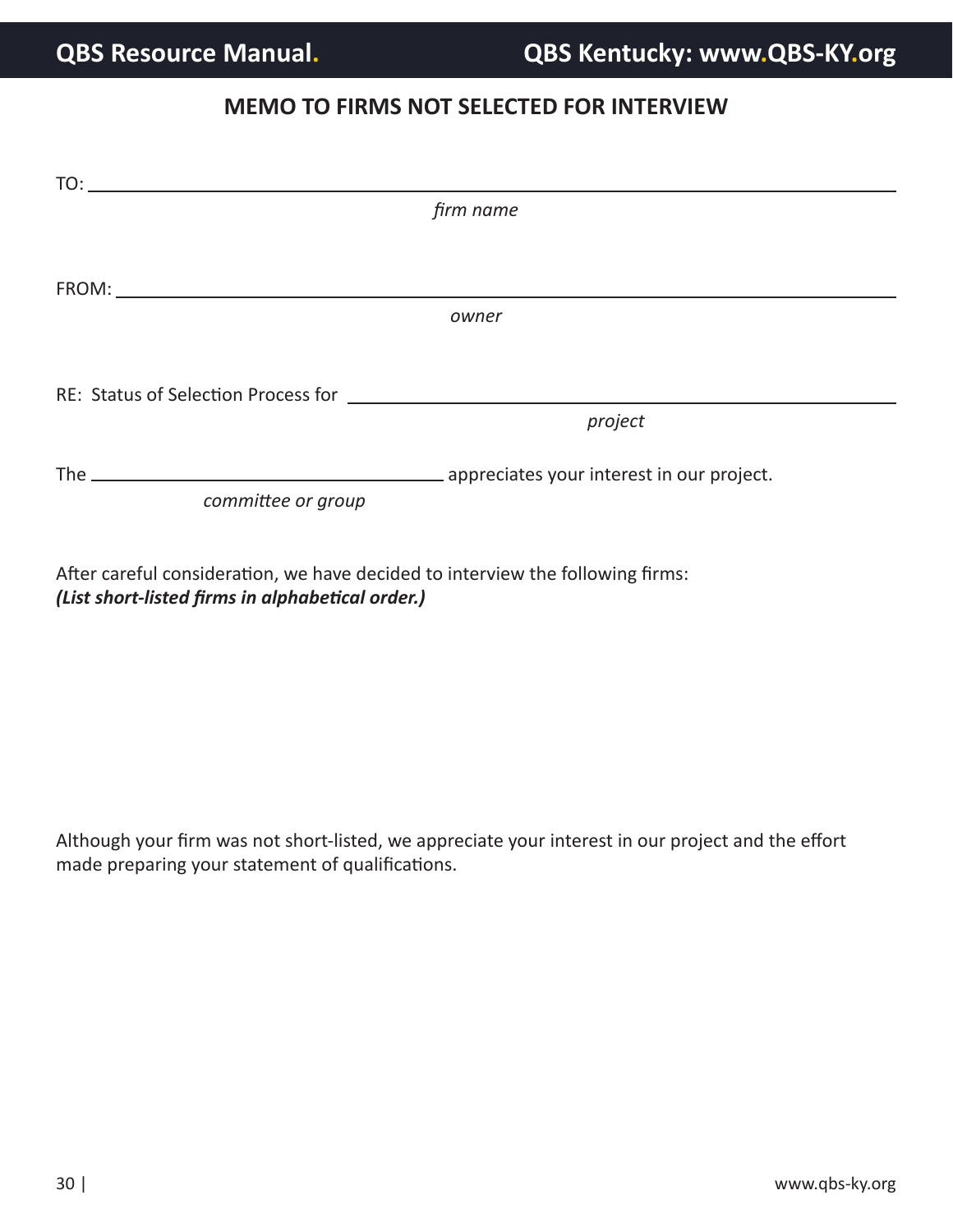# P**ROVIDING A TOUR OF THE FACILITY/SITE**

**i**

*For very large or complex projects, a tour of the project facility or site can be an important part of the selection process. Tours provide interested firms with the opportunity to obtain first-hand information about the proposed project.*

Schedule tours at least ten days before the interview date to allow firms enough time to incorporate any new information into their presentations.

In most cases, you should provide tours for short-listed firms only. Whether to offer tours to all interested firms or only to short-listed firms depends on the project requirements. A group tour that includes all interested firms can be effective, but may inhibit firm representatives from openly discussing the project and raising questions, for competitive reasons.

Depending on the complexity of your project, one-on-one tours may be appropriate, with your representative meeting with firm representatives one firm at a time.

For one-on-one tours, the following is suggested:

- Schedule all tours for one date.
- Limit times for each tour to be consistent for each firm (e.g., one hour for each short-listed firm).
- Ensure that the owner's representative is the only "owner's voice" on the tour to prevent possible conflicting information. Also, the owner's representative should strive to answer similar questions from each of the firms with the same information.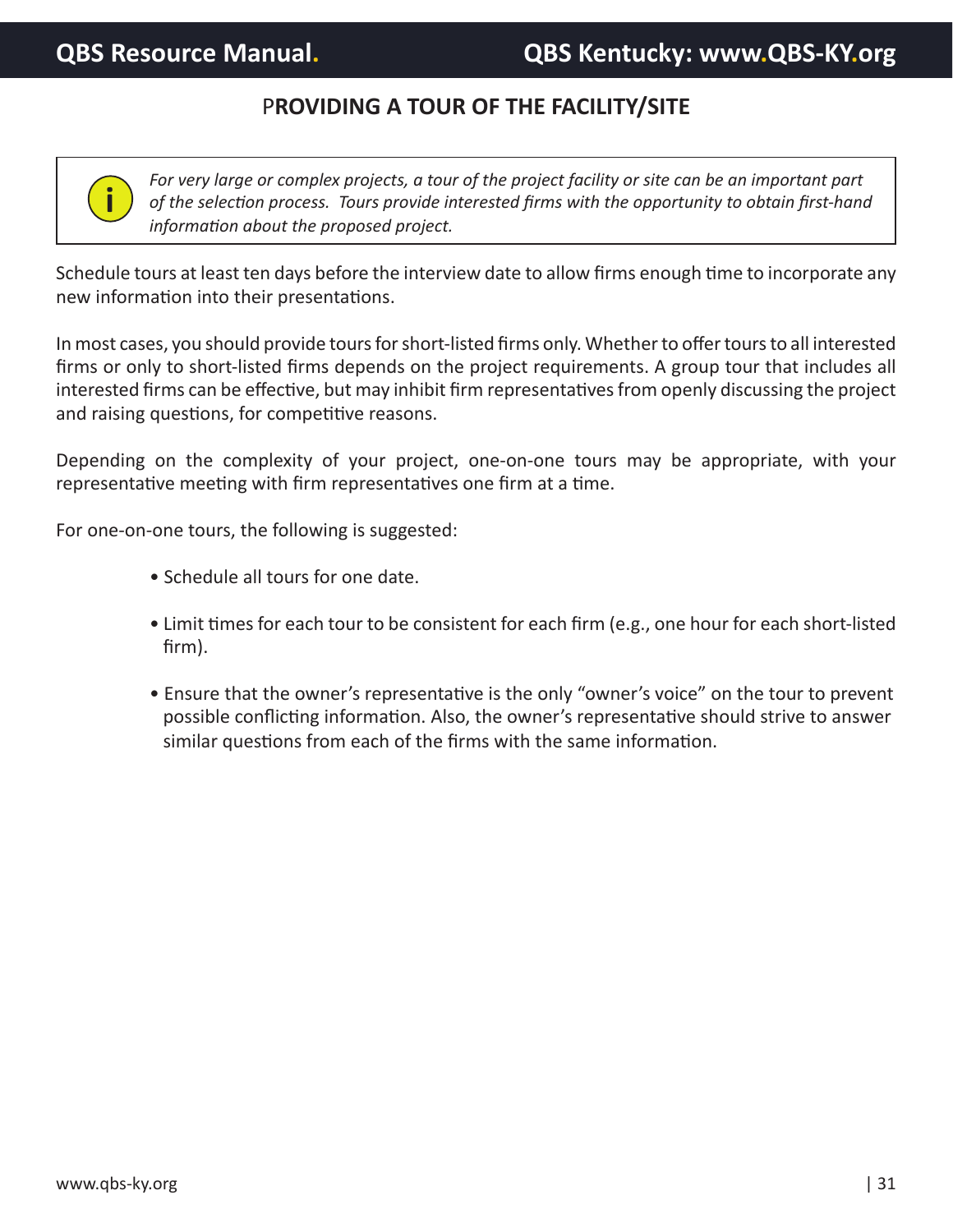# **INTERVIEWS**

*Interviewing the short-listed firms gives you the opportunity to compare each firm's creative approach to the project as well as its interpretation and understanding of the project requirements. Interviews need not be conducted on relatively small or non-complex projects.*

#### **The Interview Environment**

**i**

The room for the interview should be comfortable, have good acoustics and be large enough to accommodate the expected number of people. You should provide a separate area for firms waiting to be interviewed.

#### **Interview Guidelines**

- 1) All interviewed firms should have an equal opportunity to prepare their presentation and equal access to all pertinent information. Send all firms the criteria to be used for the interview scoring.
- 2) Schedule all interviews on the same day, so the committee can compare all firms while the information is fresh in their minds. The same interviewers should be present at all of the interviews. This will also result in consistent interview scoring.
- 3) Schedule 45 minutes for each presentation and 15 minutes between interviews. This will allow ample time for the presentation, the question and answer period and discussion of the presentation among the selection committee members.
- 4) Request that the firm's project manager and key personnel attend the interview.
- 5) Let all firms know when the selection decision will be made and when they will hear from you.
- 6) A sample Interview Evaluation Form is provided on page 33. You may develop other versions of this form, depending on your project's complexity.
- 7) Each interviewer should evaluate each firm and record his/her score on separate forms. The chair of the committee will then compile the individual score sheets. See page 30 for a Selection Committee Score Sheet.

After completing interviews and rankings, it is customary to notify firms of the final selection decision. A sample Memo to Interviewed Firms is provided on page 35.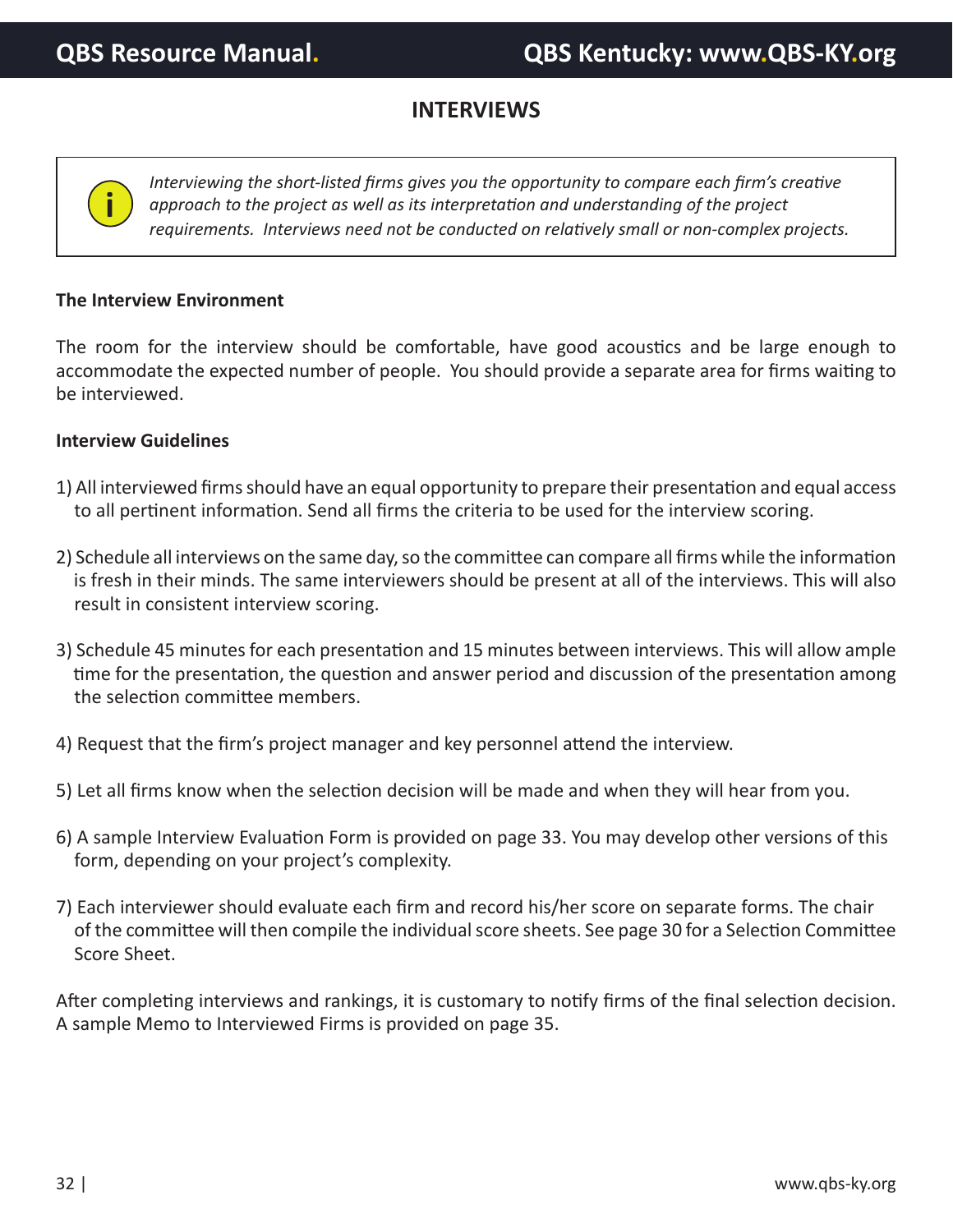## **INTERVIEW EVALUATION FORM**

*The individual firm score sheet is an effective tool for rating, ranking and ultimately selecting a qualified and compatible firm. This system also provides a well-documented record of your selection process.*

Project:

**i**

Firm:

*Rate each firm using the categories listed below. Depending on your needs, you may wish to weight the categories by determining different Best Possible Ratings for each one. Develop a rating system in advance that your group is comfortable with. You may tailor categories as appropriate to your project.*

| <b>Interview Evaluation Form</b>                                                                                         |                             |        |  |  |
|--------------------------------------------------------------------------------------------------------------------------|-----------------------------|--------|--|--|
| Category                                                                                                                 | <b>Best Possible Rating</b> | Rating |  |  |
| 1) Project requirements<br>Firm's analysis, preparation and<br>interest                                                  |                             |        |  |  |
| 2) Design approach/methodology<br>Firm's or individual's creativity                                                      |                             |        |  |  |
| 3) Key personnel and roles<br>Qualifications and professional skills<br>of key individuals                               |                             |        |  |  |
| 4) Previous experience of firm<br>Related projects                                                                       |                             |        |  |  |
| 5) Resources and abilities<br>Quality and importance of support<br>services                                              |                             |        |  |  |
| 6) Project management<br>Project cost controls, construction<br>observation, conflict resolution and<br>schedule control |                             |        |  |  |
| 7) Responsiveness to owner's concerns<br>Firm's ability to communicate and<br>form successful working<br>relationships   |                             |        |  |  |
| <b>Total</b>                                                                                                             |                             |        |  |  |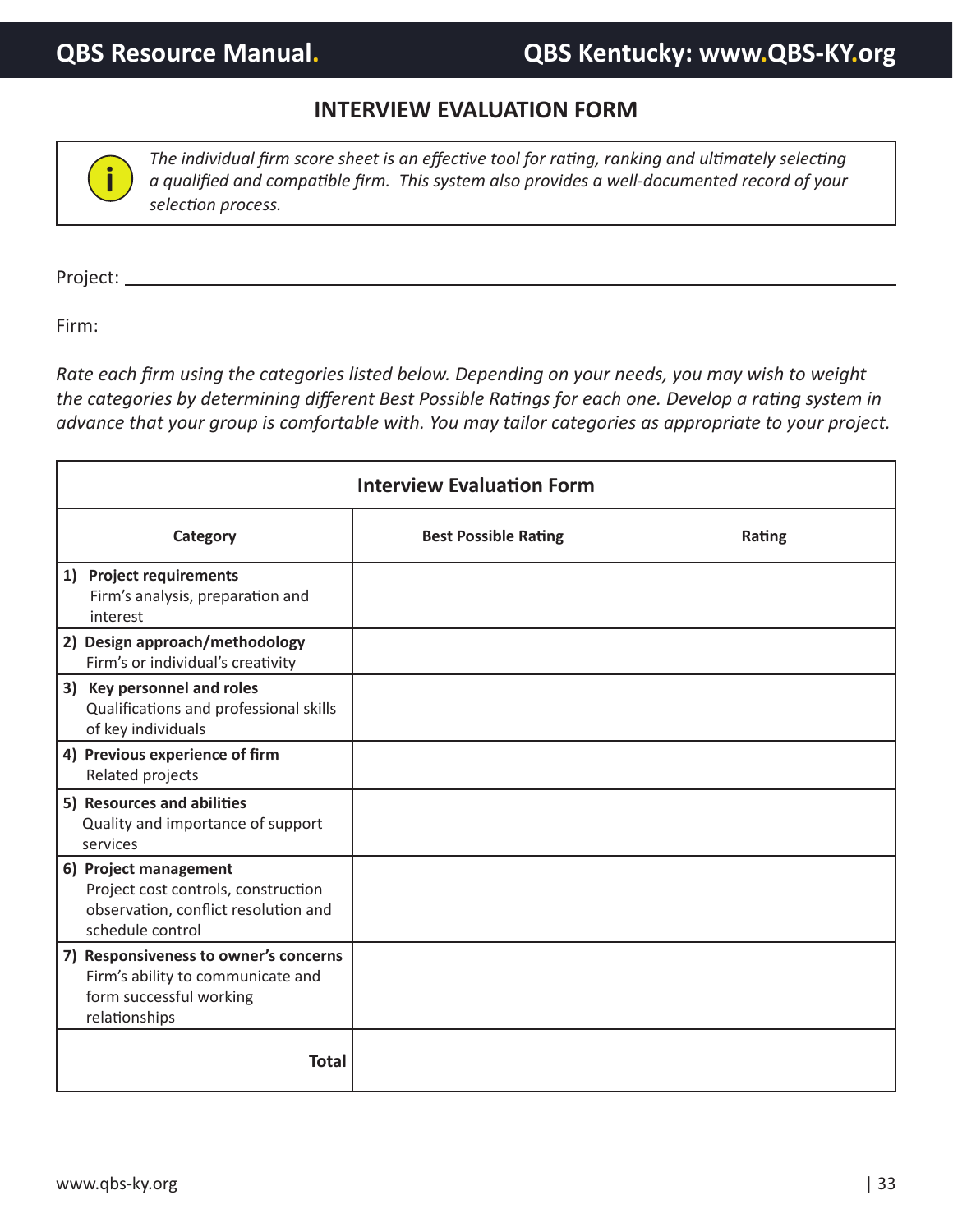# **SELECTION COMMITTEE SCORE SHEET**



*The chairperson should use this form to compile all of the individual evaluation scores. Enter the total for each firm as recorded by individual interviewers.*

| <b>Selection Committee Score Sheet</b> |                           |          |             |
|----------------------------------------|---------------------------|----------|-------------|
| Interviewer                            | <b>Firms</b>              |          |             |
|                                        | $\boldsymbol{\mathsf{A}}$ | $\pmb B$ | $\mathsf C$ |
| $\mathbf{1}$                           |                           |          |             |
| $\overline{2}$                         |                           |          |             |
| $\overline{\mathbf{3}}$                |                           |          |             |
| $\overline{\mathbf{4}}$                |                           |          |             |
| $\overline{\mathbf{5}}$                |                           |          |             |
| $\boldsymbol{6}$                       |                           |          |             |
| $\overline{7}$                         |                           |          |             |
| $\bf{8}$                               |                           |          |             |
| <b>Combined Total</b>                  |                           |          |             |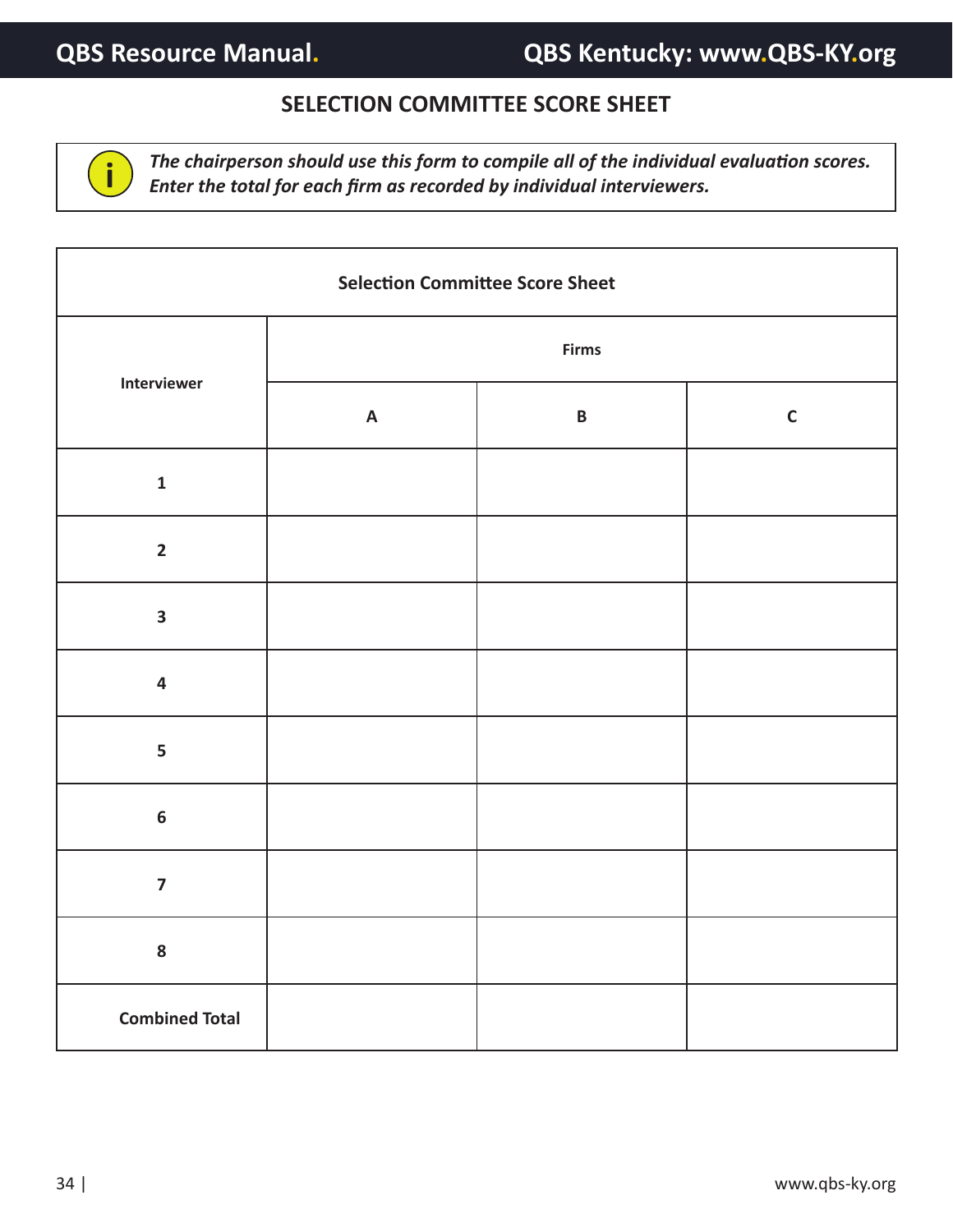# **MEMO TO INTERVIEWED FIRMS**

| TO:                                                                              |                                                                                  |  |  |
|----------------------------------------------------------------------------------|----------------------------------------------------------------------------------|--|--|
|                                                                                  | firm name                                                                        |  |  |
|                                                                                  |                                                                                  |  |  |
|                                                                                  | owner                                                                            |  |  |
|                                                                                  |                                                                                  |  |  |
|                                                                                  |                                                                                  |  |  |
|                                                                                  | address                                                                          |  |  |
|                                                                                  |                                                                                  |  |  |
|                                                                                  |                                                                                  |  |  |
|                                                                                  |                                                                                  |  |  |
|                                                                                  | project                                                                          |  |  |
|                                                                                  | The has completed the selection process for professional                         |  |  |
| owner                                                                            |                                                                                  |  |  |
|                                                                                  |                                                                                  |  |  |
|                                                                                  | project                                                                          |  |  |
|                                                                                  |                                                                                  |  |  |
|                                                                                  | Our objective was to select the highest qualified firm to perform this service.  |  |  |
|                                                                                  |                                                                                  |  |  |
| We have now entered into contract negotiations with ____________________________ |                                                                                  |  |  |
|                                                                                  | firm#1                                                                           |  |  |
|                                                                                  |                                                                                  |  |  |
|                                                                                  |                                                                                  |  |  |
| owner                                                                            | express our appreciation for your time, effort and interest spent on our behalf. |  |  |
|                                                                                  |                                                                                  |  |  |
| Sincerely,                                                                       |                                                                                  |  |  |
|                                                                                  |                                                                                  |  |  |
|                                                                                  |                                                                                  |  |  |

*selection committee chair*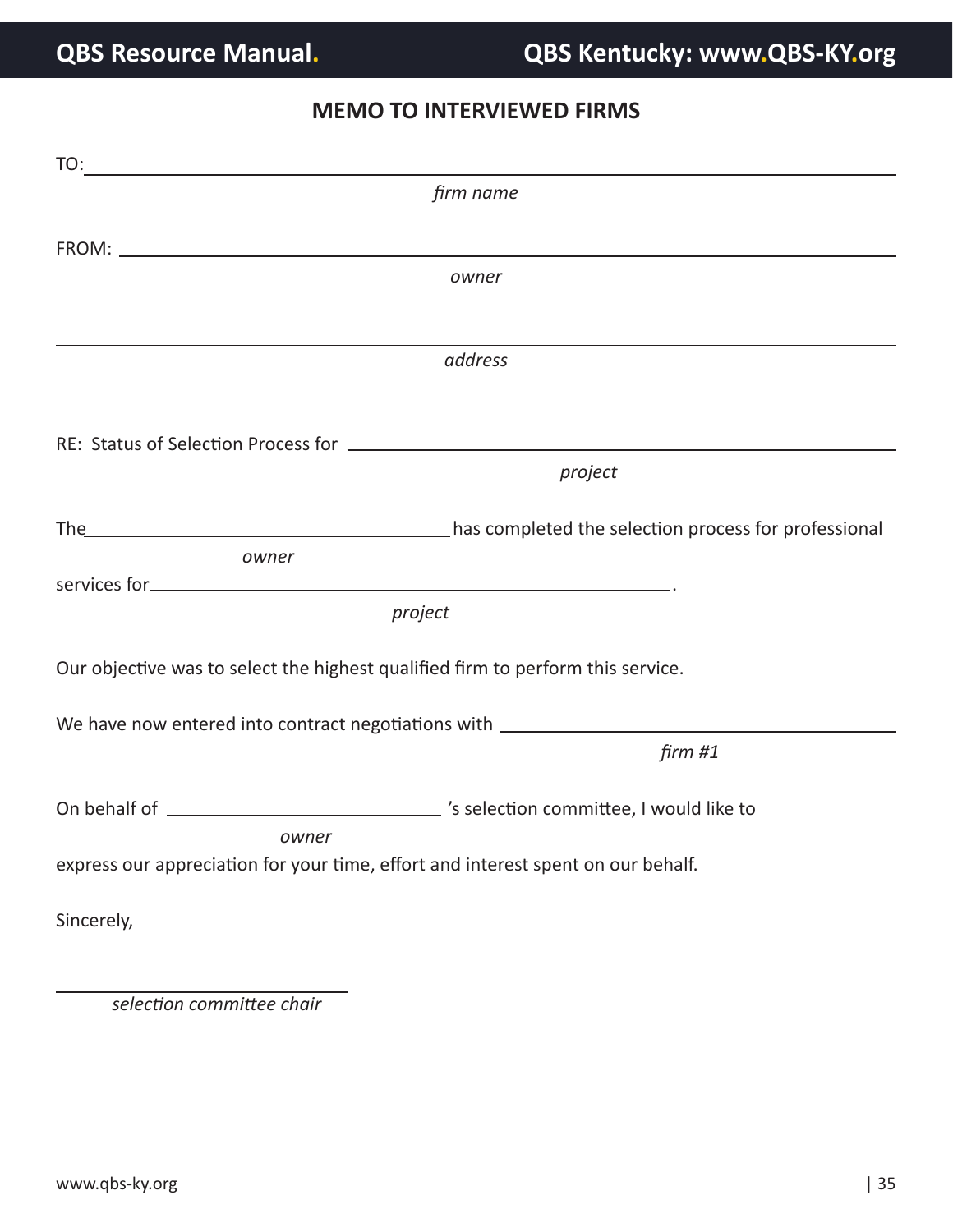# **NEGOTIATE SCOPE OF SERVICES, COMPENSATION and AGREEMENT**

**i**

*As soon as possible after an A/E firm is selected, begin detailed discussions on the agreement for professional services. This gives you the opportunity to refine your goals, project requirements (scope of services), fees and expectations of the selected firm.*

From this point on, you and the selected firm will work as a team. You should discuss the project in detail with the selected firm so that you both have a good understanding of what the project entails and what services the firm is to provide. For a major project, these discussions might require several meetings. The result of your discussions  $-$  a detailed scope of services  $-$  is the foundation of your agreement.

When you have agreed on the scope of services, the A/E firm will develop a detailed fee proposal which will serve as the basis for your fee negotiations. Common fee proposals include:

- Lump Sum
- Hourly
- Percent of Construction Cost
- Combination of above

If the proposed fee exceeds your budget, the firm can suggest modifications to the scope of services. At this time, the firm's project manager will also explain the possible ramifications of any changes to the original scope of services.

In the unlikely event that you and the selected firm are unable to reach an agreement on the scope of services and/or compensation, you should terminate discussions and begin negotiations with the second-ranked firm.

A written agreement between you and the A/E firm is important to ensure that both parties have the same expectations and understanding of the project requirements, responsibilities, scope of services and compensation. The firm may recommend using a standard form of agreement developed by either The American Institute of Architects (AIA) or the Engineers Joint Contract Document Committee (EJCDC).

These standard contract documents are widely used and accepted because they are time-tested and reflect the consensus of opinion among organizations representing facility owners, attorneys, insurance industry and contractors, as well as engineers and architects. These AIA and EJCDC standard agreements are part of a coordinated family of contract documents, which is important and beneficial to the owner.

It is advisable to involve legal counsel when finalizing the agreement and its subsequent approval by your governing board.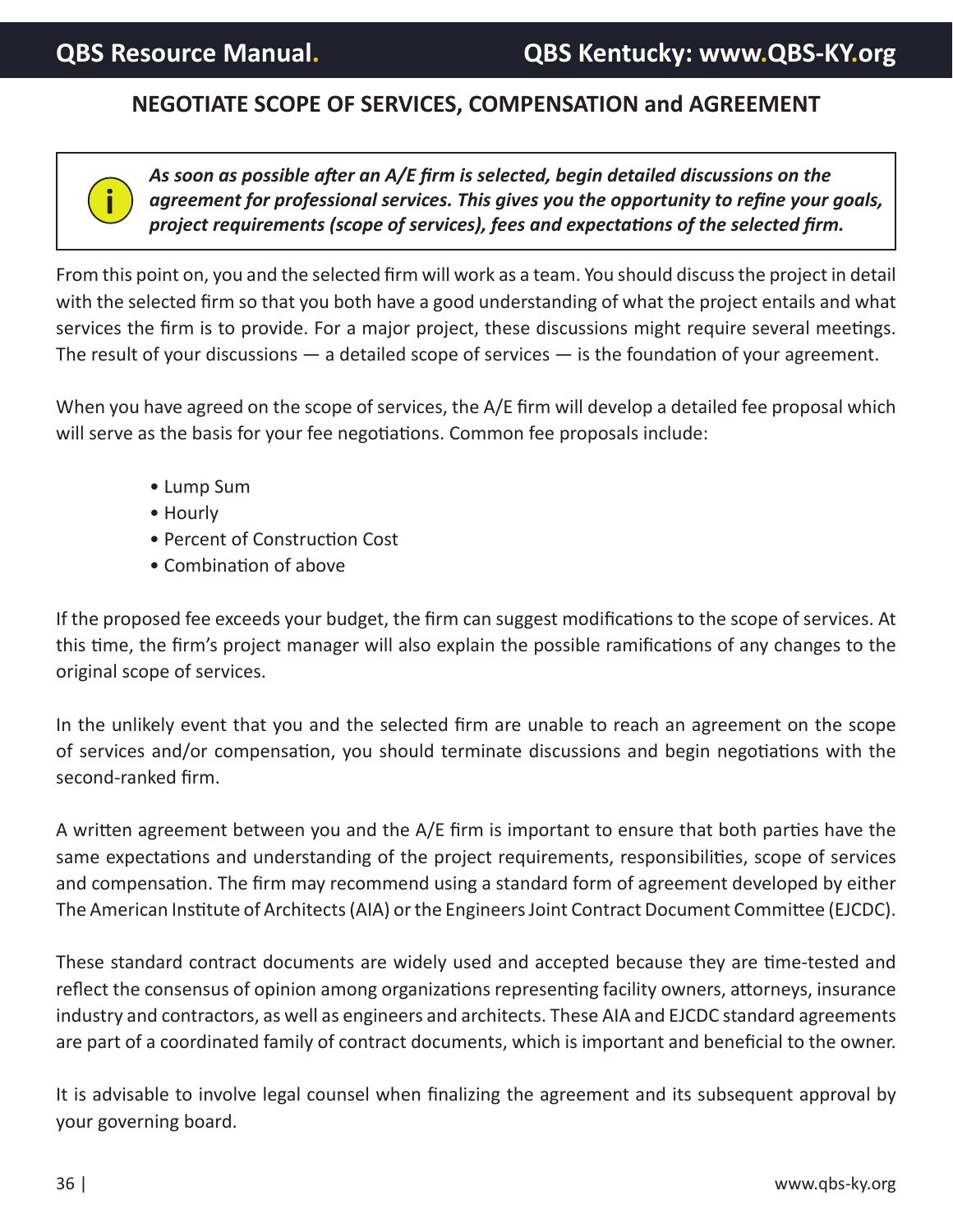# **KENTUCKY'S QBS LAW**

(http://www.lrc.ky.gov/Statutes/chapter.aspx?id=37250)

#### **45A.005 Title.**

This chapter shall be known as the "Kentucky Model Procurement Code."

#### **45A.730 Definitions for KRS 45A.730 to 45A.750.**

As used in KRS 45A.730 to 45A.750, unless the context requires otherwise:

- (1) "Architectural services" means any professional service involved in the practice of architecture as defined in KRS 323.010:
- (2) "Engineering services" means any professional service as defined in KRS 322.010(4) and (5);
- (3) "Firm" means any individual, firm, partnership, corporation, or other legal entity permitted by law to practice the profession of architecture or engineering and provide the services defined in subsections (1) and (2) of this section;
- (4) "Local public agency" shall have the same meaning given in KRS 45A.345;
- (5) "Project" means any capital improvement project, study, plan, survey, or new or existing program activity of a political subdivision that requires architectural or professional engineering services;
- (6) "Qualification statement" means federal form SF254 and any other supporting documents that present a firm's qualifications and performance data.

## **45A.735 Authorization for local public agency to adopt KRS 45A.740, 45A.745, and 45A.750 -- Effect of adoption -- Qualification statements.**

- (1) In the procurement of architectural and engineering services, each local public agency may adopt the provisions of KRS 45A.740, 45A.745, and 45A.750. Upon adoption of these provisions, each local public agency shall:
	- (a) Establish a monetary limit; and
	- (b) Use the process set out in KRS 45A.740, 45A.745, and 45A.750 to procure architectural or engineering services for projects whose costs exceed this limit.
- (2) If any agency adopts the provisions of KRS 45A.740, 45A.745, and 45A.750, then it shall accept qualification statements from firms engaged in the lawful practice of their professions. These qualification statements shall remain on file for one (1) year from the date they are submitted.

## **45A.740 Procedures for proposed project requiring architectural or engineering services.**

- (1) When a project requiring architectural or engineering services is proposed by a local public agency, except as provided by subsections (2) and (3) of this section, the agency shall:
	- (a) Transmit a notice requesting a statement of interest in the proposed project from all firms that have a current qualifications statement on file;
	- (b) Give adequate public notice of the proposed project, which may include posting on the Internet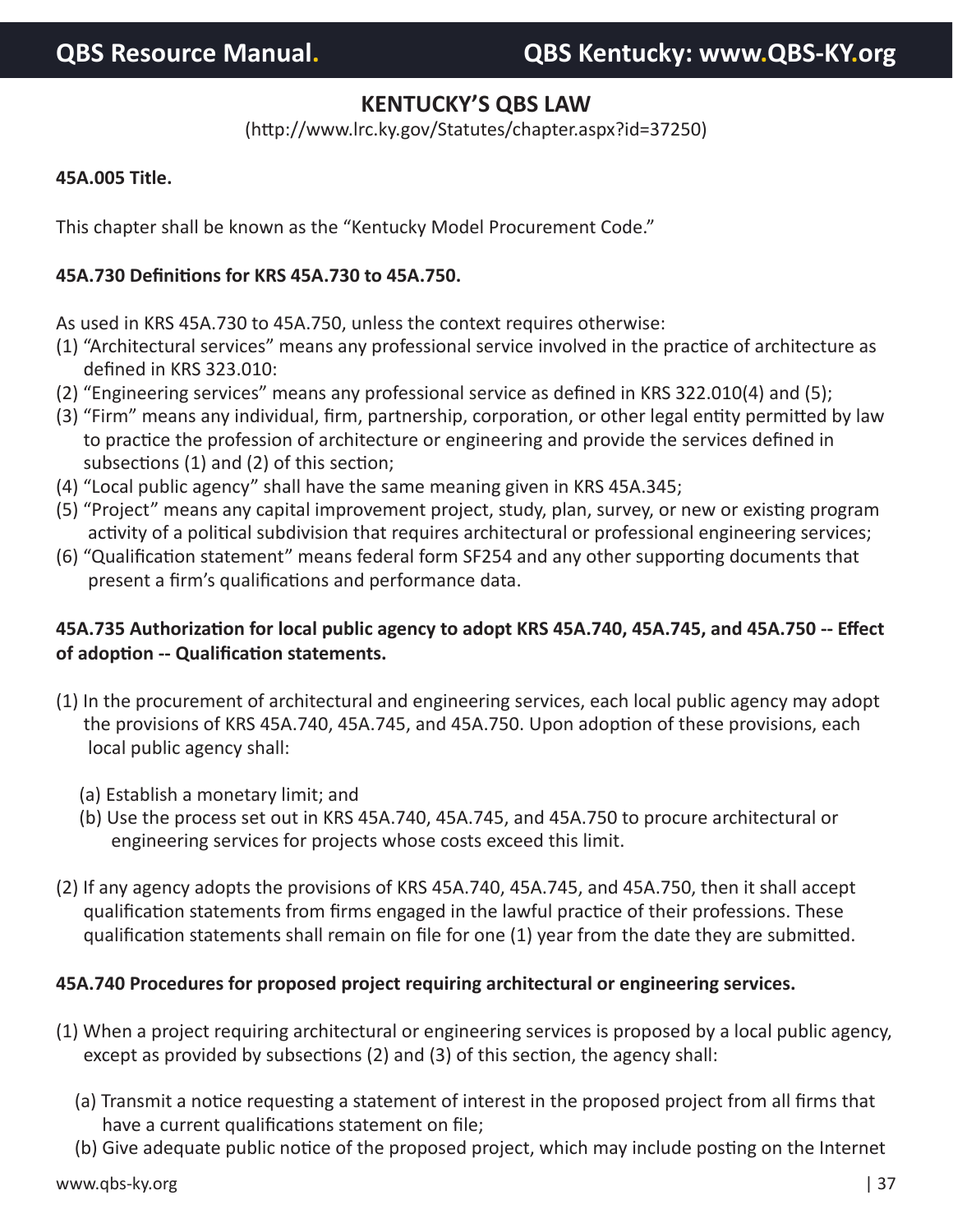or newspaper advertisement, requesting firms to submit qualification statements and statements of interest in the proposed project; or

- (c) Contact an appropriate professional organization for a list of firms capable of providing the necessary services.
- (2) If the regulations of a federal department or agency require a procurement process that is different from the process in KRS 45A.730 to 45A.750 in order that financial aid can be granted, then the local government agency may exempt itself from the provisions of KRS 45A.730 to 45A.750.
- (3) When a local public agency has formed a working relationship with one (1) or more firms based on work previously contracted between them, then the local public agency may enter directly into negotiations according to KRS 45A.750. If no contract is successfully negotiated, then the local public agency shall comply with this section, KRS 45A.745, and KRS 45A.750.

### **45A.745 Criteria for evaluation of interested firms.**

- (1) A local public agency shall evaluate those firms submitting statements of interest in a proposed project according to the following criteria:
	- (a) Qualifications;
	- (b) Ability of professional personnel;
	- (c) Past record and experience;
	- (d) Performance data on file;
	- (e) Willingness to meet time and budget requirements;
	- (f) Location;
	- (g) Workload; and
	- (h) Any other factors that the local public agency has set forth in writing, including the reciprocal preference for resident bidders required by KRS 45A.494.
- (2) The local public agency may then conduct discussions and require interviews with firms deemed to be the most qualified according to the criteria in subsection (1) of this section. Bids for the cost of the proposed project shall not be a factor in the evaluation of firms until negotiations are begun in accordance with KRS 45A.750.
- (3) The local public agency shall select, on the basis of the evaluations done in subsections (1) and (2) of this section, at least three (3) firms that are judged to be the most qualified and rank them accordingly. If fewer than three (3) firms are judged to be qualified, then those firms that remain shall be ranked in like manner.

#### **45A.750 Negotiation of contract.**

(1) Based on the rankings developed in KRS 45A.745(3), the local public agency shall contact the highest-ranked firm and attempt to negotiate a contract for a fair and reasonable value that takes the following into account: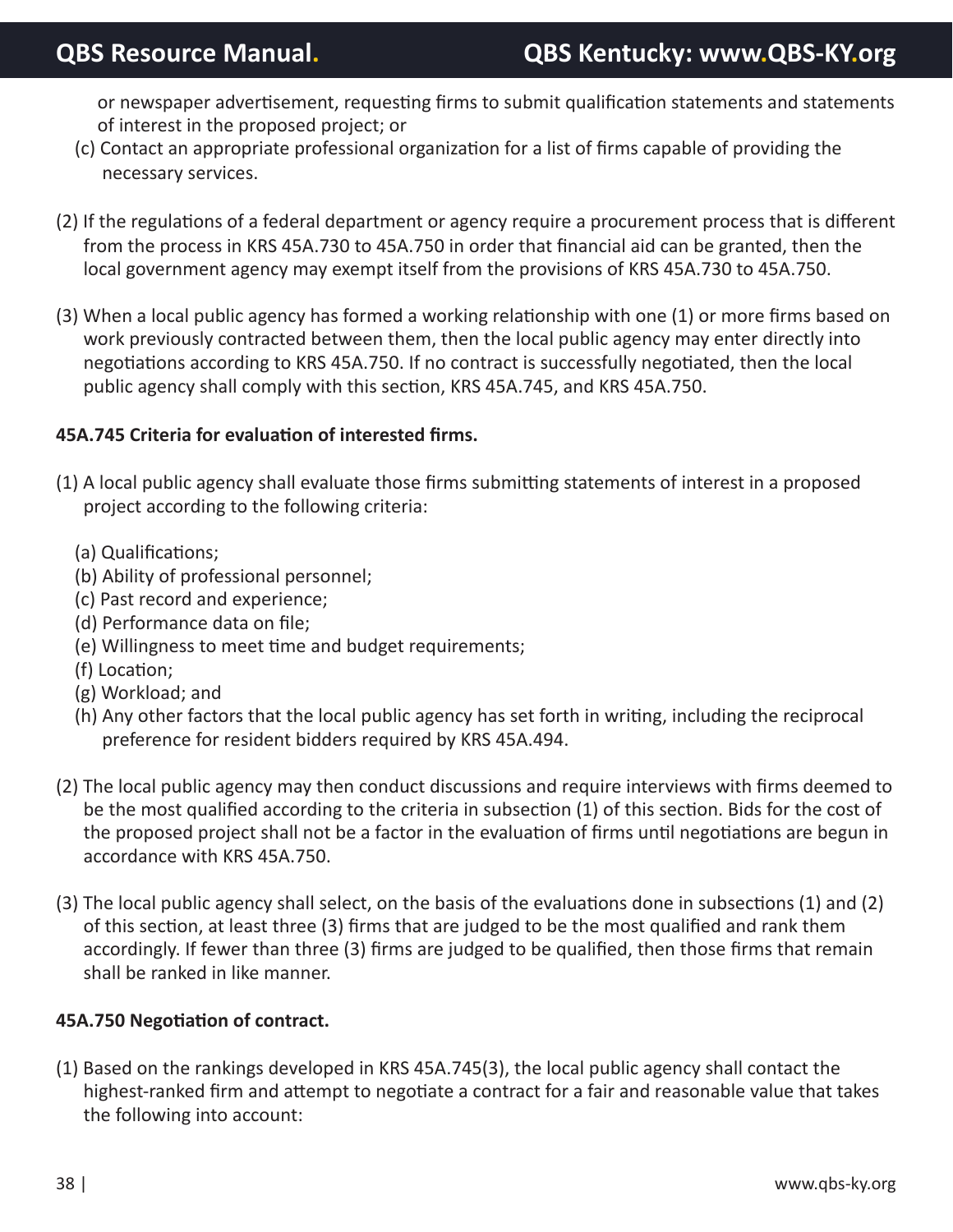- (a) The estimated value of the services needed;
- (b) The scope and complexity of the proposed project;
- (c) The business risk anticipated; and
- (d) The professional nature of the services required.
- (2) If the local public agency is unable to negotiate a satisfactory contract with the highest-ranked firm, negotiations with that firm shall be terminated. The local public agency shall then go through the negotiation process with the next firm in the rankings, continuing this procedure until an agreement is reached or the list of ranked firms is exhausted.
- (3) If negotiations with all of the ranked firms fail to result in a satisfactory contract, the local public agency shall reevaluate the architectural or engineering services involved in the proposed project and proceed to comply with KRS 45A.740 and 45A.745 until a contract is successfully negotiated.

## **45A.800 Definitions for KRS 45A.800 to 45A.835, 45A.195, 45A.440, and 45A.695.**

As used in KRS 45A.800 to 45A.835, 45A.195, 45A.440, and 45A.695, unless the context requires otherwise:

- (1) "Architect" means an architect licensed under KRS Chapter 323 or a landscape architect licensed under KRS Chapter 323A;
- (2) "Engineer" means an engineer licensed under KRS Chapter 322;
- (3) "Procuring agency" means either the Finance and Administration Cabinet or the Transportation Cabinet;
- (4) "Project" means any undertaking requiring professional architectural, engineering, or engineering related services, except as provided in KRS 45A.100;
- (5) "User agency" means the state agency or any public supported institution of higher education, when it declines to exercise the authority granted under KRS 164A.590, that will occupy or otherwise be the primary beneficiary of a completed Finance and Administration Cabinet project;
- (6) "User division" means the division of the Transportation Cabinet that requires the procuring of engineering or engineering-related services for a project;
- (7) "Engineering-related services" means specialized professional services performed by individuals, consultants, or other organizations of recognized technical competence, education, or experience that are involved in the planning, design, construction, maintenance, or operation of Kentucky's transportation systems or construction projects in accordance with applicable licensing statutes; and
- (8) "Firm" means an individual or other entity that offers professional architectural, engineering, or engineering-related services.

#### **45A.803 Engineering or related services for federal highway project.**

When the Transportation Cabinet provides engineering or related services for a federal highway project pursuant to 23 U.S.C. sec. 112(b)(2), the Transportation Cabinet shall follow the process established in KRS 45A.800 to 45A.835 as the only alternative to the process established in federal law.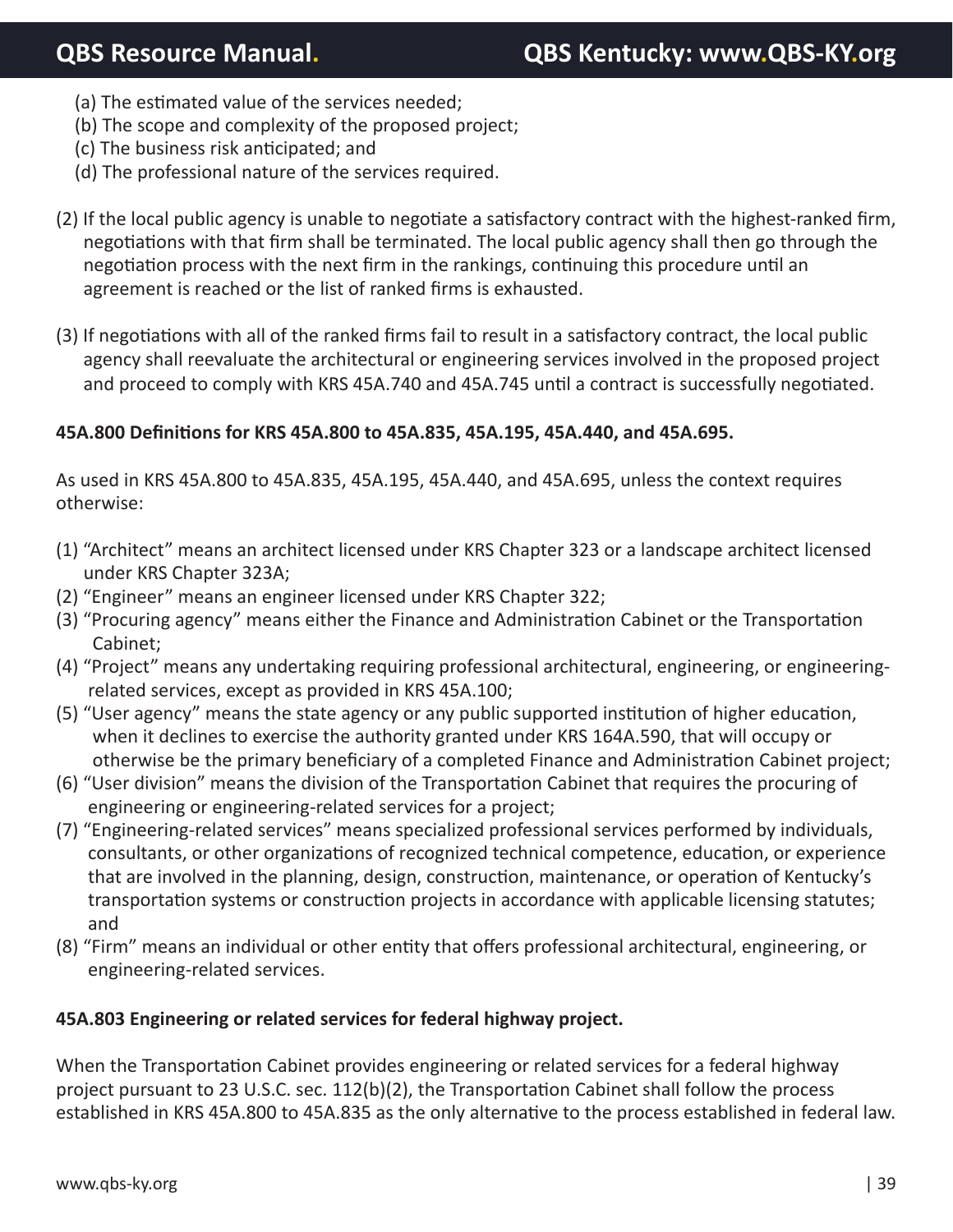#### **45A.805 Legislative findings of policy.**

- (1) The General Assembly finds and declares it to be the policy of the Commonwealth of Kentucky to:
	- (a) Insure the fair and equitable treatment of all firms interested in providing architectural, engineering, or engineering-related services to the Commonwealth;
	- (b) Announce publicly all requirements for architectural, engineering, and engineering-related services; and
	- (c) Award a contract for architectural, engineering, or engineering-related services to the best firm, qualified to perform the work on a project, on the basis of demonstrated competence and qualification for the type of professional services required and at fair and reasonable prices.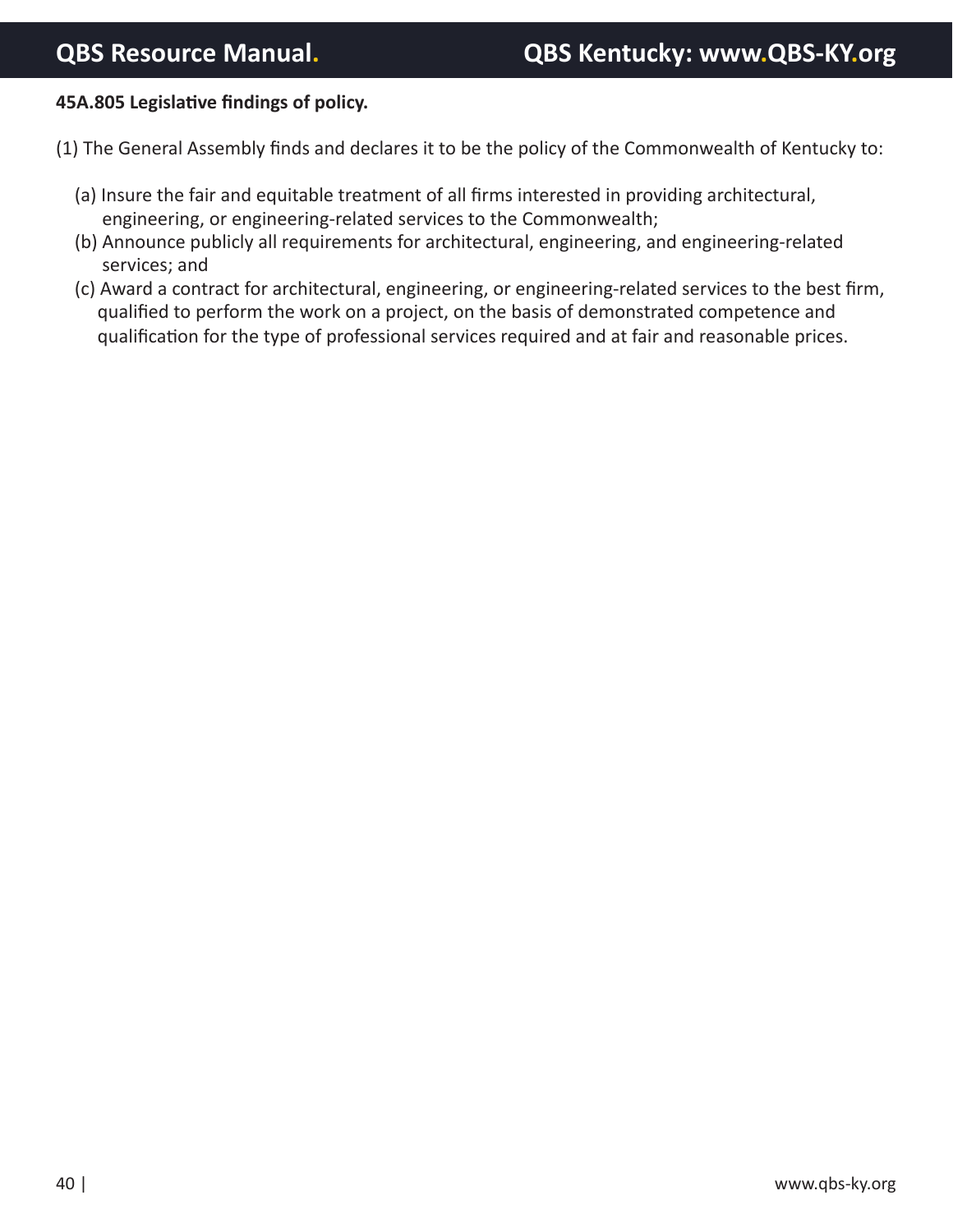**NOTES**